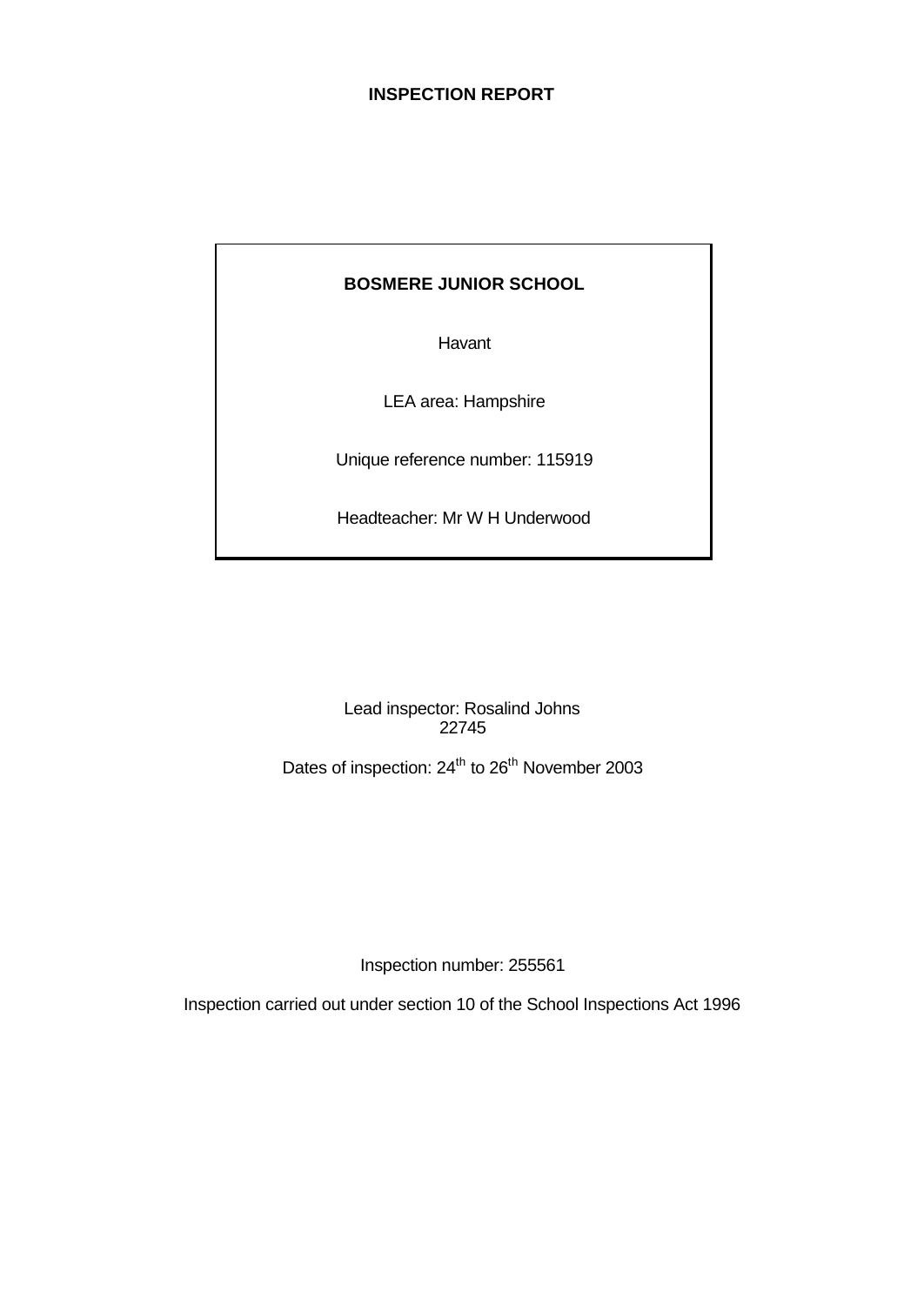# **INFORMATION ABOUT THE SCHOOL**

| Type of school:              | Junior                                |
|------------------------------|---------------------------------------|
| School category:             | Community                             |
| Age range of pupils:         | 7 to 11 years                         |
| Gender of pupils:            | <b>Mixed</b>                          |
| Number on roll;              | 356                                   |
| School address:              | <b>South Street</b><br>Havant         |
| Postcode:                    | PO9 1DA                               |
| Telephone number:            | 023 9248 2988                         |
| Fax number:                  | 023 9249 9379                         |
| Appropriate authority:       | Governing Body, Bosmere Junior School |
| Name of chair of governors:  | Dr R Dunn                             |
| Date of previous inspection: | September 1998                        |

## **CHARACTERISTICS OF THE SCHOOL**

Bosmere Junior School is bigger than most schools of the same type and has 167 boys and 189 girls in 12 classes. The school serves a mixed area of private and local authority housing. Fifty- one pupils have special educational needs (SEN) and two pupils have statements of SEN. This is below average. The largest group of these pupils has dyslexia. There are 2.5 per cent of pupils whose mother tongue is not English but none is at an early stage of learning to speak the language. This is slightly above average. During the last school year, eight pupils joined and 14 left at other than the normal times of entry and leaving. This rate of turnover is below average. Pupils enter the school at broadly average levels of attainment. The school is taking part in the Leadership Development Strategy in Primary Schools.

## © Crown copyright 2003

This report may be reproduced in whole or in part for non-commercial educational purposes, provided that all extracts quoted are reproduced verbatim without adaptation and on condition that the source and date thereof are stated.

Further copies of this report are obtainable from the school. Under the School Inspections Act 1996, the school must provide a copy of this report and/or its summary free of charge to certain categories of people. A charge not exceeding the full cost of reproduction may be made for any other copies supplied.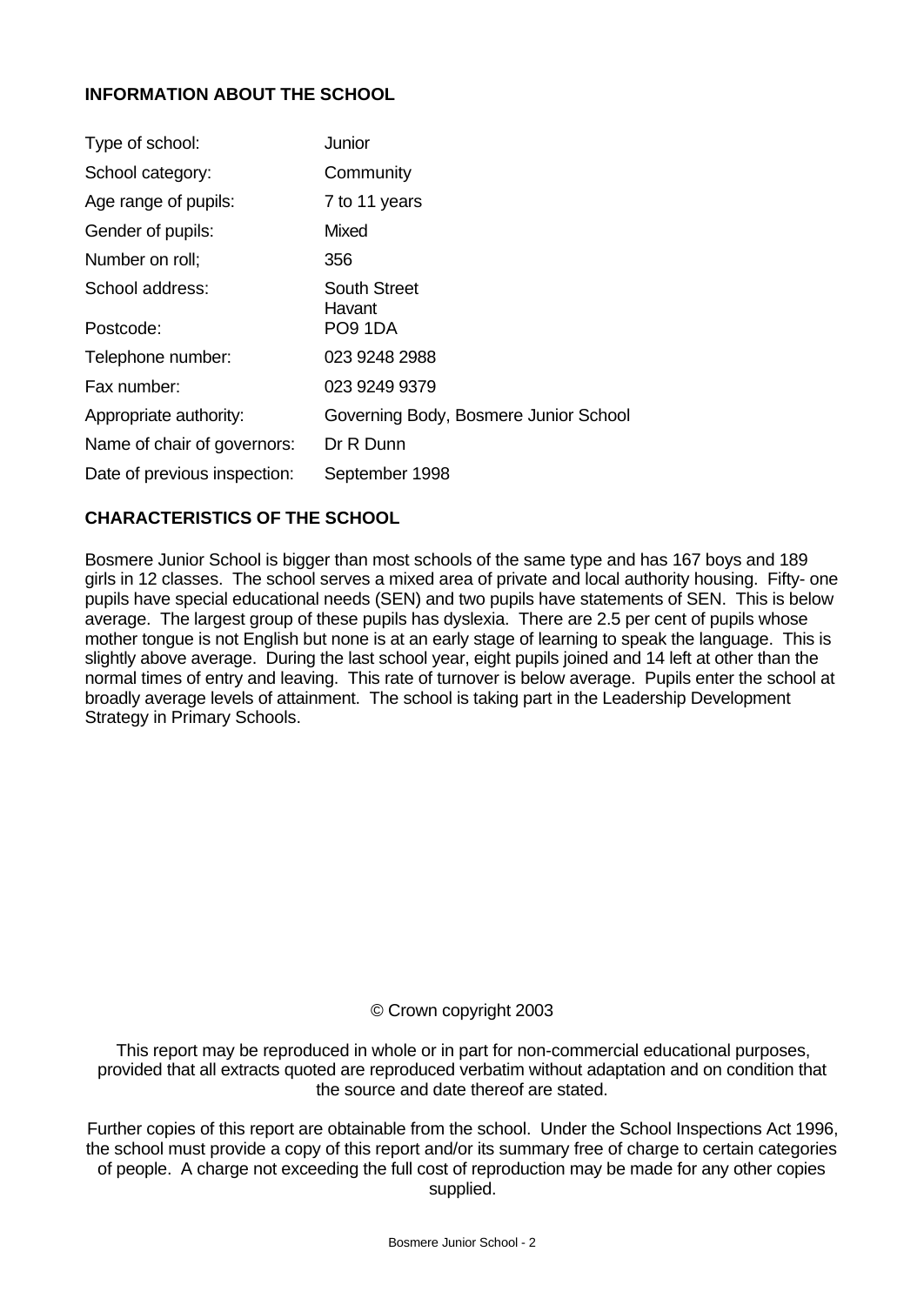# **INFORMATION ABOUT THE INSPECTION TEAM**

|       | Members of the inspection team | <b>Subject responsibilities</b> |                                                                                                             |
|-------|--------------------------------|---------------------------------|-------------------------------------------------------------------------------------------------------------|
| 22745 | <b>Rosalind Johns</b>          | Lead inspector                  | History, music, personal, social and<br>health education, English as an<br>additional language.             |
| 9977  | <b>Fran Luke</b>               | Lay inspector                   |                                                                                                             |
| 15271 | <b>Brian Farley</b>            | Team inspector                  | English, information and<br>communication technology,<br>religious education, special<br>educational needs. |
| 15917 | <b>Bob Cross</b>               | Team inspector                  | Science, geography, physical<br>education.                                                                  |
| 11769 | Jim Bishop                     | Team inspector                  | Mathematics, art and design,<br>design and technology.                                                      |

The inspection contractor was:

Phoenix Educational Consultants

"Thule" 60 Joy Lane **Whitstable** Kent

CT5 4LT

Any concerns or complaints about the inspection or the report should be made initially to the contractor. The procedures are set out in the leaflet *'Complaining about Ofsted Inspections'*, which is available from Ofsted Publications Centre (telephone 07002 637833) or Ofsted's website (www.oftsed.gov.uk).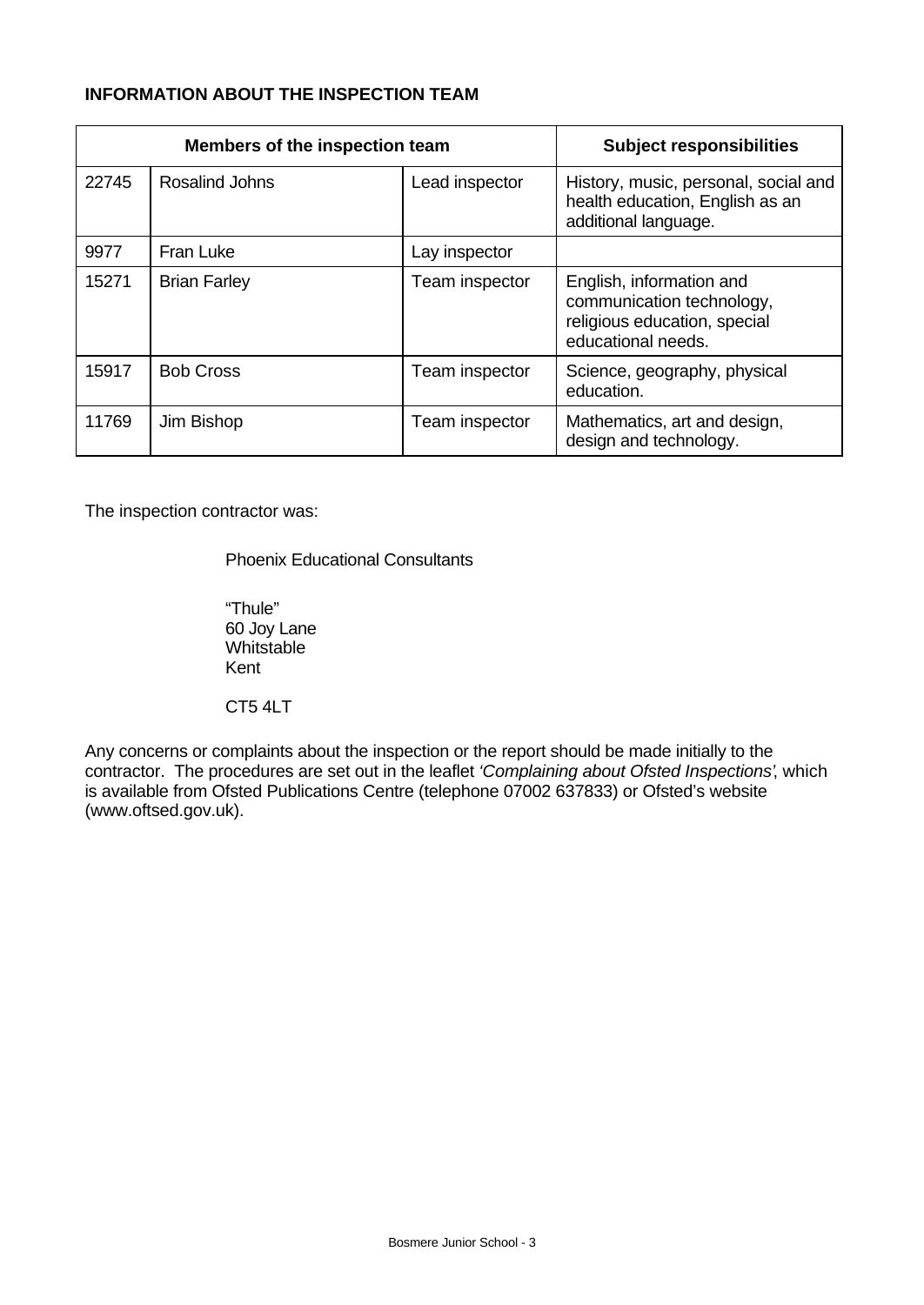# **REPORT CONTENTS**

|                                                                 | Page |
|-----------------------------------------------------------------|------|
| <b>PART A: SUMMARY OF THE REPORT</b>                            | 5    |
| <b>PART B: COMMENTARY ON THE MAIN INSPECTION FINDINGS</b>       |      |
| <b>STANDARDS ACHIEVED BY PUPILS</b>                             | 7    |
| Standards achieved in areas of learning, subjects and courses   |      |
| Pupils' attitudes, values and other personal qualities          |      |
| <b>QUALITY OF EDUCATION PROVIDED BY THE SCHOOL</b>              | 10   |
| Teaching and learning                                           |      |
| The curriculum                                                  |      |
| Care, guidance and support                                      |      |
| Partnership with parents, other schools and the community       |      |
| <b>LEADERSHIP AND MANAGEMENT</b>                                | 15   |
| <b>PART C: THE QUALITY OF EDUCATION IN SUBJECTS AND COURSES</b> | 17   |
| <b>SUBJECTS IN KEY STAGE 2</b>                                  |      |
| <b>PART D: SUMMARY OF THE MAIN INSPECTION JUDGEMENTS</b>        | 29   |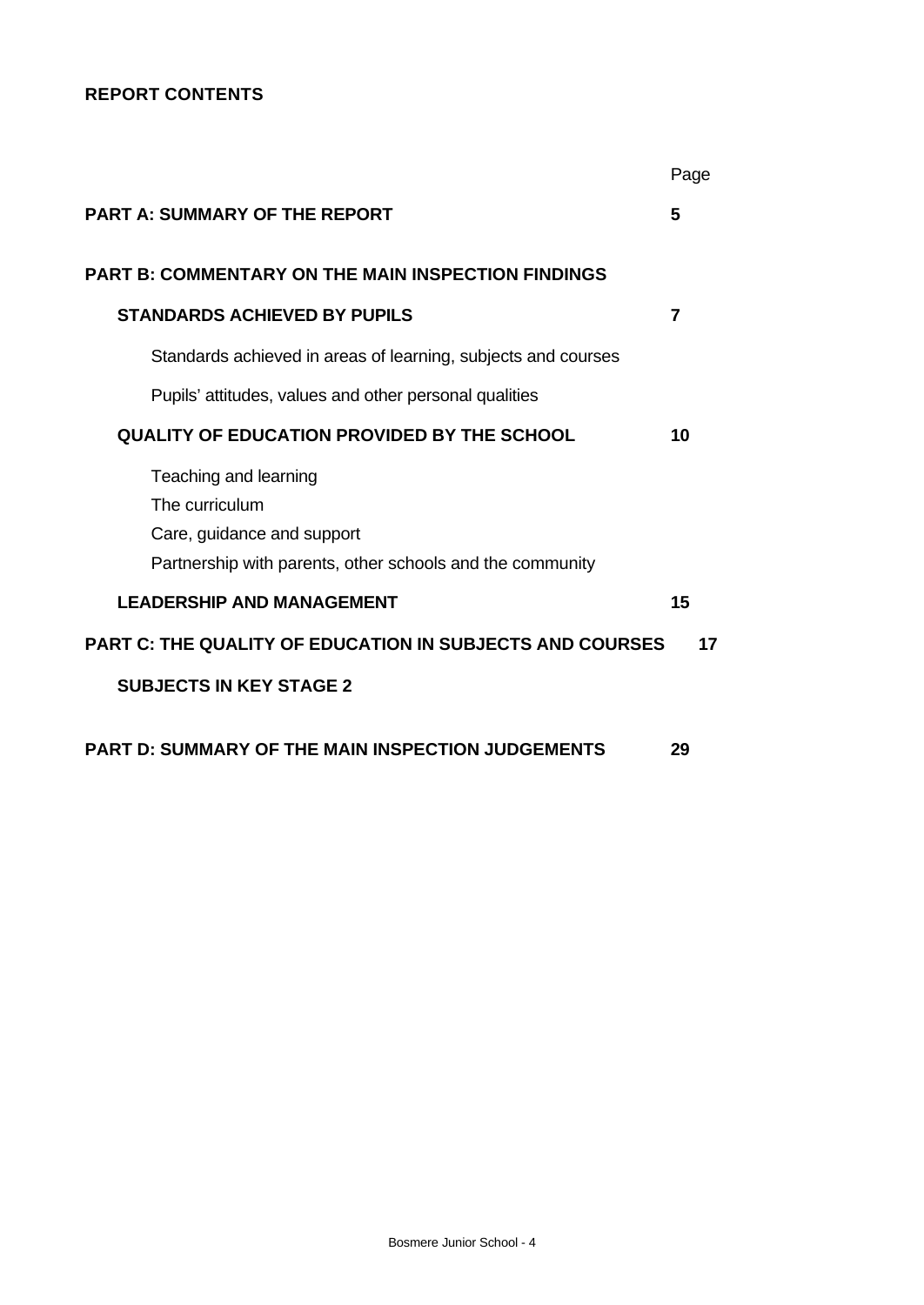# **PART A: SUMMARY OF THE REPORT**

# **OVERALL EVALUATION**

**Bosmere Junior School is a good school with very good features in its work.** From the time they enter the school, consistently good teaching and good systems for tracking progress ensure that all groups of pupils achieve well. In mathematics and science, they achieve very well. Very good leadership and management provide strong drive and direction for the work of the school. The school gives good value for money.

The school's main strengths and weaknesses are:

- In Year 6, pupils reach well above average standards in mathematics and science and above average standards in art and design, music, dance and gymnastics.
- The very good leadership and management ensure that there is clear vision, high aspirations and a constant focus on pupils' achievement.
- The very positive work ethos of the school means that pupils of all abilities take learning seriously and want to succeed.
- Pupils' attendance, attitudes, behaviour and relationships are all very good and are firmly rooted in the high quality of the school's provision for their moral and social development.
- The high status given to the creative and performing arts and the school's very good provision for activities outside the classroom help to give pupils a well-rounded education.
- The school's very good systems for ensuring pupils' care, welfare and safety create a happy and stable environment where learning can flourish.
- The curriculum is unsatisfactory as statutory requirements in religious education (RE) and swimming are not met.
- Pupils' writing skills are not developed well enough and too many undemanding worksheets limit their scope and imagination as writers.
- Many subject managers have a lot of expertise and experience but their roles are not well developed.

There has been a good improvement since the school was last inspected in 1998. Teaching and learning are consistently good and good assessment procedures now enable teachers to base their planning on a thorough knowledge of pupils' needs and capabilities. Statutory requirements have been met in reporting aspects of the school's work to parents but key issues regarding religious education and governance have been addressed but not successfully completed. High standards in key aspects of the school's work have been maintained or improved since the last inspection. Parents continue to regard the school highly.

# **STANDARDS ACHIEVED**

| <b>Results in National</b><br>Curriculum tests at the |      | similar schools |                       |      |
|-------------------------------------------------------|------|-----------------|-----------------------|------|
| end of Year 6, compared<br>with:                      | 2001 | 2002            | 2003                  | 2003 |
| English                                               |      |                 |                       |      |
| mathematics                                           |      |                 | $\mathbf{\mathsf{m}}$ |      |
| science                                               |      | A*              |                       | А*   |

*Key: A\* - In top five per cent of schools in the country; A - well above average; B – above average; C – average; D – below average; E – well below average.*

*Similar schools are those whose pupils attained similarly at the end of Year 2.*

**Achievement is good.** During the inspection, standards were well above average in mathematics and science, above average in art and design, music, dance and gymnastics, average in English,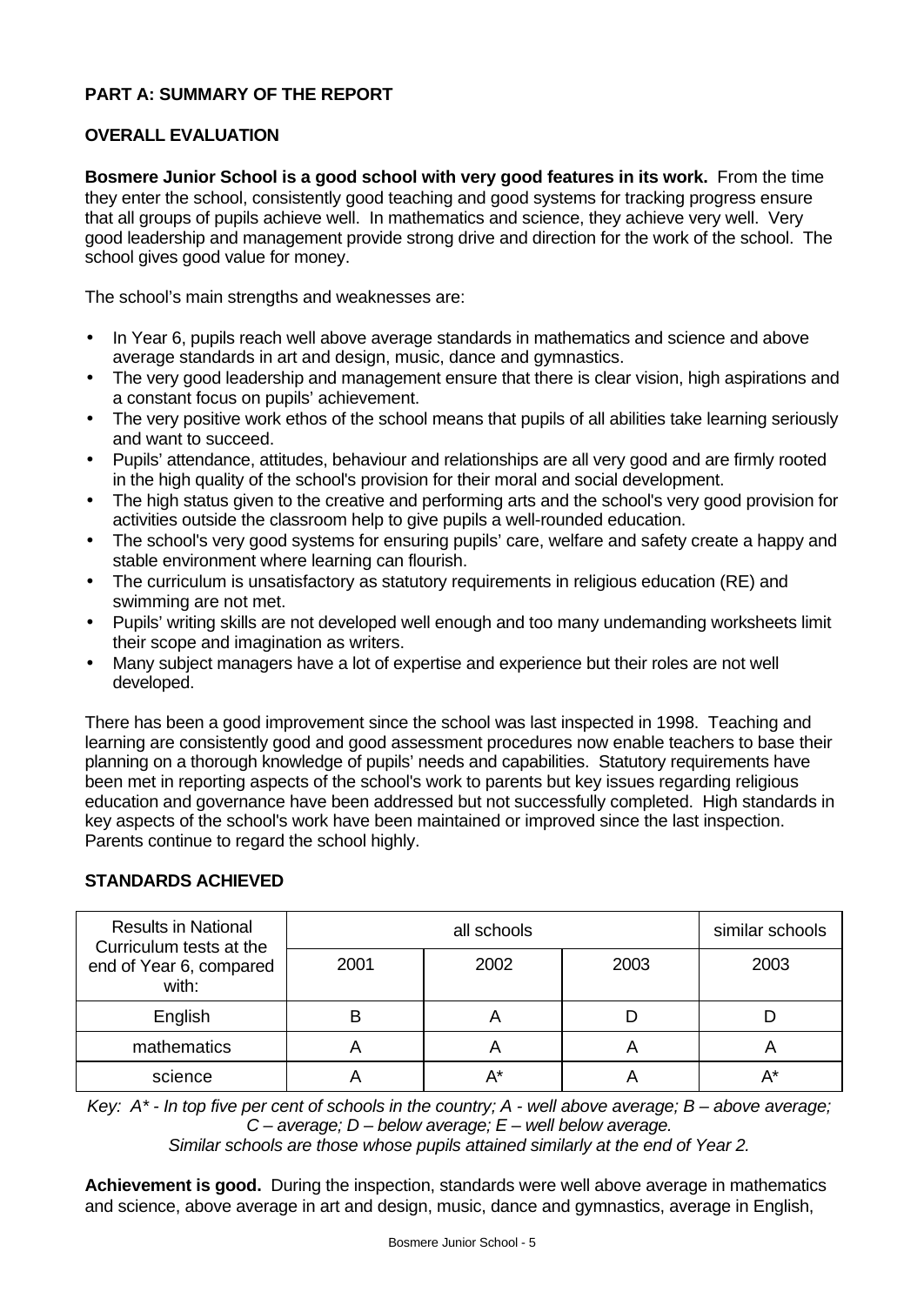information and communication technology (ICT) and history and below average in RE and swimming. There was insufficient evidence to make judgements in design and technology (DT), personal, social and health education (PSHE) and geography.

**Pupils' personal qualities, including their spiritual, moral, social and cultural development are very good.** Their attitudes to learning, behaviour and relationships are very good so that in classrooms there is an atmosphere of enjoyment and hard work. Attendance is very good and pupils are always ready for a prompt start to lessons.

# **QUALITY OF EDUCATION**

**The quality of education provided by the school is good. Teaching and learning are good.** There are no weak links in teaching in this school and this is why pupils achieve well, and in some subjects very well, as they move through the school. Lessons are usually well-organised with a good balance between carefully structured activities, sharp direct teaching and precise questioning. Teachers also have high expectations of pupils' response and pace of work. The few weaknesses in teaching include some over direction which limits pupils' independence to choose and take risks in their learning. Very good activities outside the classroom provide pupils with a rich variety of interesting and challenging experiences. Very good levels of care result in a happy, orderly community. Very good links with the community and good links with other schools mean that the school can use outside resources and expertise to help pupils. The RE curriculum is unsatisfactory as pupils do not learn enough about religion and lack understanding of its influence upon their own lives and upon others. Pupils have too few opportunities to learn to swim.

## **LEADERSHIP AND MANAGEMENT**

**Leadership and management are very good**. The strong and incisive leadership of the headteacher means that there is a constant drive to improve or maintain high standards in all aspects of the school's work. There is good leadership and management of provision for pupils with special educational needs (SEN) and more able and gifted and talented pupils. The skills of subject managers are not being used enough to enable them to play a key role in developing their areas of responsibility. Governors are committed to the school. They have not ensured that all statutory requirements have been met.

# **PARENTS' AND PUPILS' VIEWS OF THE SCHOOL**

Parents are very happy with the school. They appreciate the fact that the school combines academic rigour with plenty of opportunities for creativity and fun. Pupils also enjoy coming to school and many commented how much they liked their teachers. Younger pupils especially said that there was nothing they wanted to change.

# **IMPROVEMENTS NEEDED**

The most important things the school should do to improve are:

- Raise standards in RE.
- Create more opportunities for pupils to use their writing skills.

• Use the expertise and experience of subject managers more effectively to allow them to play a key role in developing their subjects and, where necessary, to raise standards.

and, to meet statutory requirements:

• Governors to ensure that all statutory requirements relating to RE and swimming are met.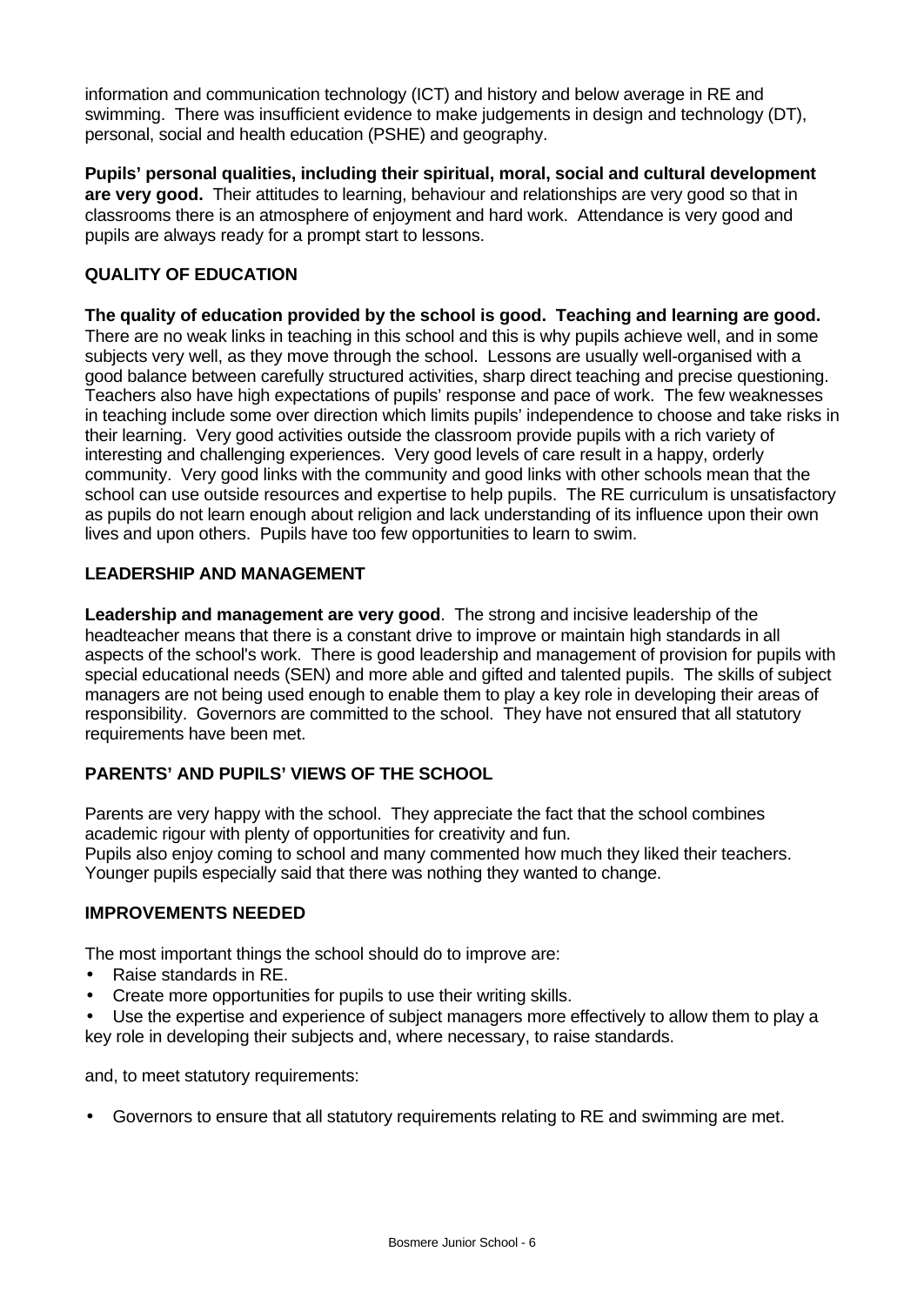# **PART B: COMMENTARY ON THE INSPECTION FINDINGS**

## **STANDARDS ACHIEVED BY PUPILS**

#### **Standards achieved in areas of learning, subjects and courses**

Overall, achievement is good. This includes pupils with SEN, the more able, gifted and talented pupils and those from minority ethnic groups. Standards in mathematics and science are well above average. They are average in English and ICT and below average in RE.

#### **Main strengths and weaknesses**

- All groups of pupils achieve well as they move through the school.
- Pupils achieve very well in mathematics and science.
- Above average standards in art, music, dance and gymnastics are the result of the school's strong focus on the creative arts.
- Standards in RE are below average and the requirements of the locally agreed syllabus are not being met.
- Pupils are not given enough opportunities for writing to enable them to reach higher standards.
- Standards in the presentation of pupils' work are not high enough in some classes.

## **Commentary**

1. Standards in the end of Year 6 national tests in 2003 were below average in English and well above average in mathematics and science. Compared with similar schools whose pupils obtained comparable results at the end of Year 2, standards were below average in English, well above average in mathematics and in the top five per cent in the country in science. Standards show an upward trend similar to the national trend with dips in all three subjects in 2001 and 2003. The dip in the English results was particularly marked in 2003. Both these year groups had higher numbers of pupils with SEN. The school did not meet its target for English in the 2003 national tests but exceeded them in mathematics and science.

|  |  | Standards in national tests at the end of Year 6 - average point scores in 2003 |  |
|--|--|---------------------------------------------------------------------------------|--|
|--|--|---------------------------------------------------------------------------------|--|

| Standards in:      | School results | National results |
|--------------------|----------------|------------------|
| English            | 26.1 (28.8)    | 27(27)           |
| <b>Mathematics</b> | 28.9 (29.8)    | 27(26.7)         |
| Science            | 31.0(32.4)     | 28.8 (28.3)      |

*There were 90 pupils in the year group. Figures in brackets are for the previous year*

2. The findings of the inspection are that standards are well above average in mathematics and science, above average in art, music, dance and gymnastics, average in all aspects of English, history and ICT and below average in RE. There was not enough evidence gathered to make valid judgements about DT, PSHE, and geography. Overall achievement is good because pupils receive consistently good teaching from the time they enter the school and teachers use assessment well to plan work that meets individual learning needs. Achievement is very good in mathematics and science because of the high quality of teaching and subject management and because pupils are prepared well for the national tests. It is good in art, music, drama and aspects of PE because of teachers' subject expertise and the high profile given to these subjects in the school. Achievement is satisfactory in all other subjects where judgements could be made except RE where it is unsatisfactory.

3. During the inspection, standards in English were judged to be higher than the latest national tests as there are fewer pupils with SEN in the current Year 6. Even so, standards in English have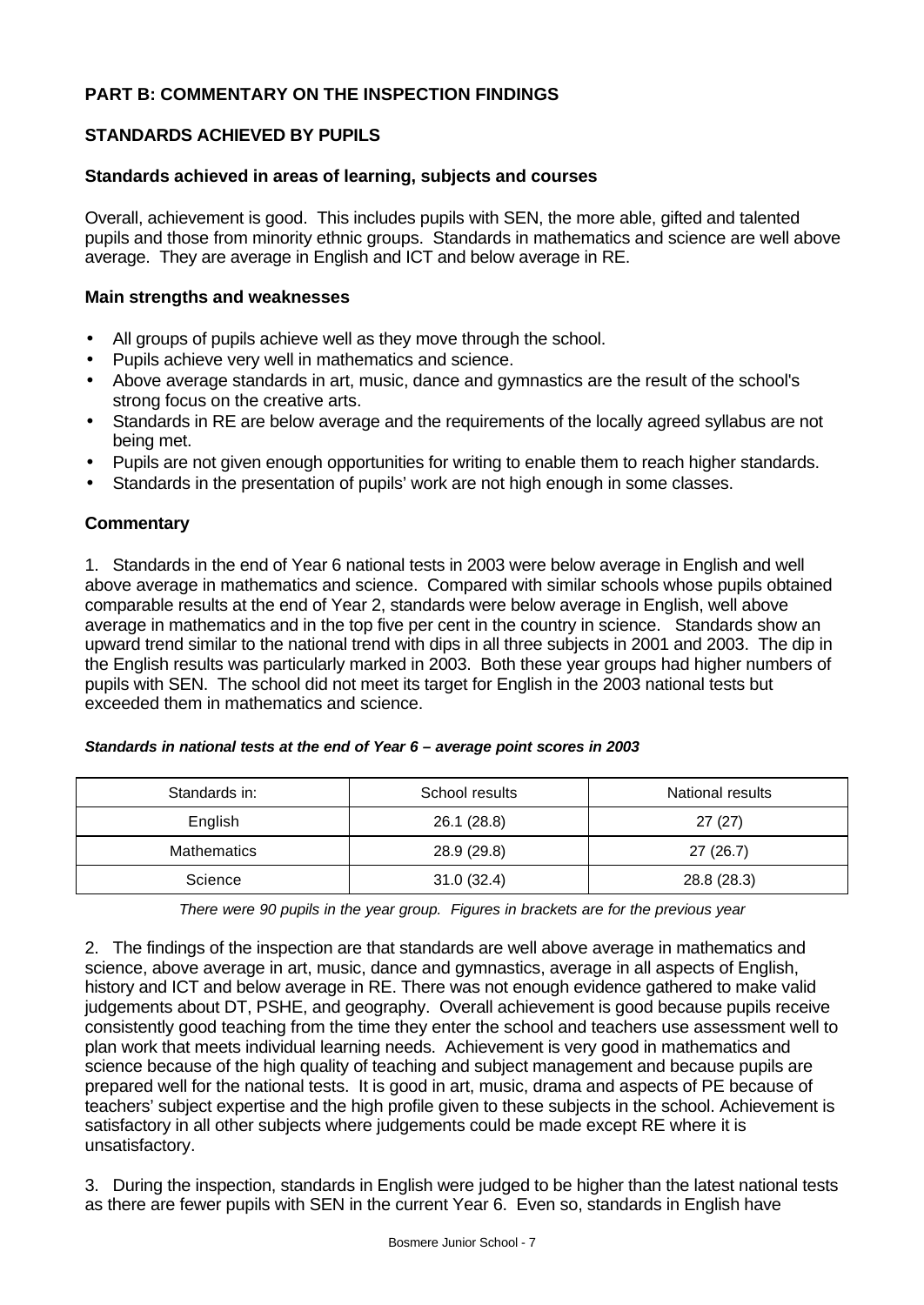generally been lower in the national tests than those in science and mathematics. However, in the previous inspection in 1998, standards in English were well above average and teaching and learning were very good. Teaching in English is now judged to be satisfactory. Pupils are not given enough opportunities, either within English or across the curriculum, to build up their skills and stamina as writers. They are given too many worksheets, often requiring predictable or one-word answers and, occasionally, with unnecessary colouring in. These provide superficial coverage of topics, limit pupils' independence and do little to develop their writing skills. Standards of presentation are also too variable and the organisation and neatness of pupils' work are not given a high enough priority in some classes.

4. Standards are the same as in the last inspection in mathematics, science, ICT, history, music and aspects of PE. They are higher in art and design where teaching and learning are now good and there is no sign of the lack of expertise among teachers noted previously. Standards have fallen in RE because, as in the previous inspection, not enough time is allocated to the subject. This means that it is not taught in enough depth or breadth to meet the requirements of the locally agreed syllabus. The subject manager has many other responsibilities so that he does not have enough time or opportunity to monitor adequately standards and teaching and learning in RE. It was also reported at the previous inspection that less able pupils did not always achieve as well as other groups of pupils. This is no longer the case. Data also show that, over time, boys outperform girls in English, mathematics and science. The school has monitored this trend and has not reached any significant findings. During the inspection, no differences were noted in the achievement of boys and girls. Pupils with special educational needs make good progress because they have positive attitudes to learning and support is well planned and taught by all adults. The school's commitment to equality of opportunity ensures that all groups of pupils achieve well.

5. Numeracy skills are developed well across the curriculum. ICT is also used satisfactorily and a good range of new technology is being increasingly used to develop pupils' skills. The development of literacy skills in other subjects is unsatisfactory. Some teachers rely too heavily on prescriptive worksheets which provide little challenge and do not encourage good recording skills or the careful presentation of work.

6. Discussions with pupils and their views in the questionnaire showed that they felt that they had to work hard at all times. Parents also felt that their children were making as much progress as possible.

# **Pupils' attitudes, values and other personal qualities**

Pupils' attitudes and behaviour are very good. Their attendance is very good. Pupils' spiritual, moral, social and cultural development is good overall.

## **Main strengths and weaknesses**

- Pupils' attendance is well above the national average. Unauthorised absence is broadly in line with the national average.
- The ethos for work is strong and positive and there is an air of enjoyment in lessons.
- Pupils meet the school's high expectations of conduct and behave very well in lessons and around the school.
- Relationships between pupils, and between pupils and adults, are very good and there is a very high degree of racial harmony.
- Although spiritual provision is satisfactory, opportunities for development are limited.
- The provision for pupils' moral and social development is very good.
- Pupils' understanding of cultural diversity is not as good as some other aspects of personal development.

# **Commentary**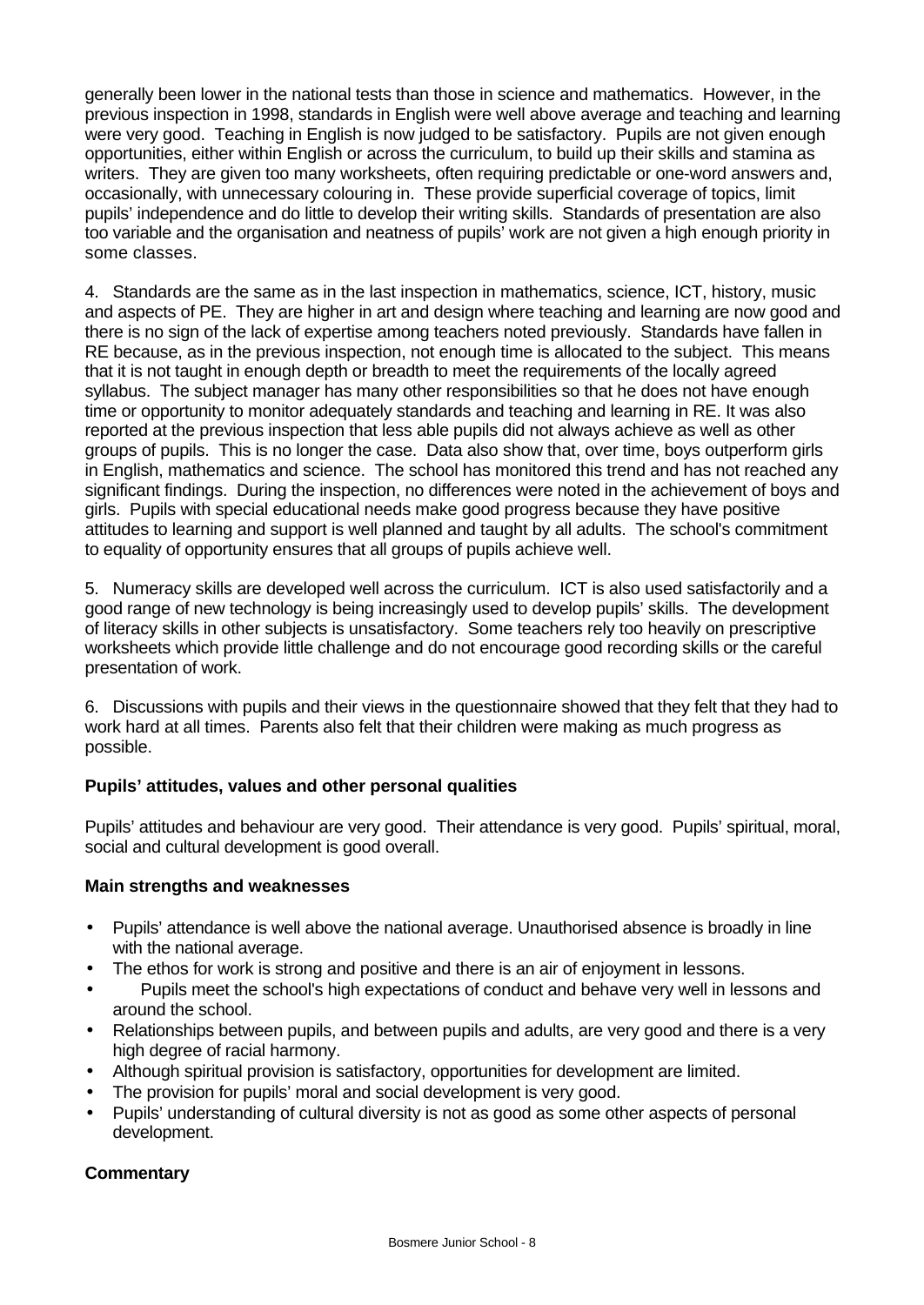7. Pupils show a high level of interest in their lessons and concentrate very well on their work. Behaviour is very good at all times, in lessons, around the school and on the playground. Pupils are well aware of the school and class rules and fully understand the difference between right and wrong. At the pre-inspection parents' meeting, parents confirmed that children were happy and well cared for in school and that behaviour was very good. Parents were also happy that any bullying was dealt with very quickly and effectively. There are high levels of racial harmony throughout the school. In their questionnaires, fewer than one per cent of pupils said that they did not like being at the school. Nearly all said that they had to work hard and that other pupils behaved well and were friendly.

# **Exclusions**

#### *Ethnic background of pupils Exclusions in the last school year*

| <b>Categories used in the Annual School Census</b> | No of pupils<br>on roll | Number of<br>fixed period<br>exclusions | Number of<br>permanent<br>exclusions |
|----------------------------------------------------|-------------------------|-----------------------------------------|--------------------------------------|
| White - British                                    | 347                     |                                         |                                      |
| White – any other White background                 |                         |                                         |                                      |
| Mixed – White and Asian                            |                         |                                         |                                      |
| Black or Black British - African                   |                         |                                         |                                      |
| Chinese                                            |                         |                                         |                                      |
| Any other ethnic group                             |                         |                                         |                                      |

*The table gives the number of exclusions, which may be different from the number of pupils excluded.*

8. Pupils have good opportunities for taking on additional responsibility such as class and school monitors as well as standing for election as team captains. On occasions, pupils also have the opportunity to answer the telephone in the school office. Pupils respond very well to these opportunities. However, in lessons, pupils are sometimes over directed by teachers in their work and become too passive.

# *Attendance in the latest complete reporting year (%)*

| Authorised absence |     | Unauthorised absence |     |
|--------------------|-----|----------------------|-----|
| School data:       |     | School data:         | 0.2 |
| National data:     | 5.4 | National data:       | J.4 |

*The table gives the percentage of half days (sessions) missed through absence for the latest complete reporting year.*

9. Attendance is well above the national median and is, therefore, very good. Unauthorised absence is below the national median. Staff monitor attendance appropriately and receive good support from the education welfare service. Pupils are very eager to come to school and to arrive on time. There have been no exclusions at the school for a number of years.

10. Pupils have some understanding of spiritual values through the daily whole school and class acts of worship. However, the wider aspects of spirituality in subjects such as English, science and art do not make a significant contribution to pupils' development, because they are not systematically planned into the curriculum. There has been some improvement in the provision for pupils' spiritual development since the previous inspection when it was judged to be unsatisfactory. Pupils' moral and social development is very good because of the strong leadership provided by the headteacher. He and his staff have created a strong ethos of hard work, courtesy, respect, cooperation and tolerance based upon very good relationships between all members of the school community. Pupils' understanding of the wider aspects of their own culture and the diversity found in Britain are satisfactory but are not fully developed in some subjects, for example, art and music. Religious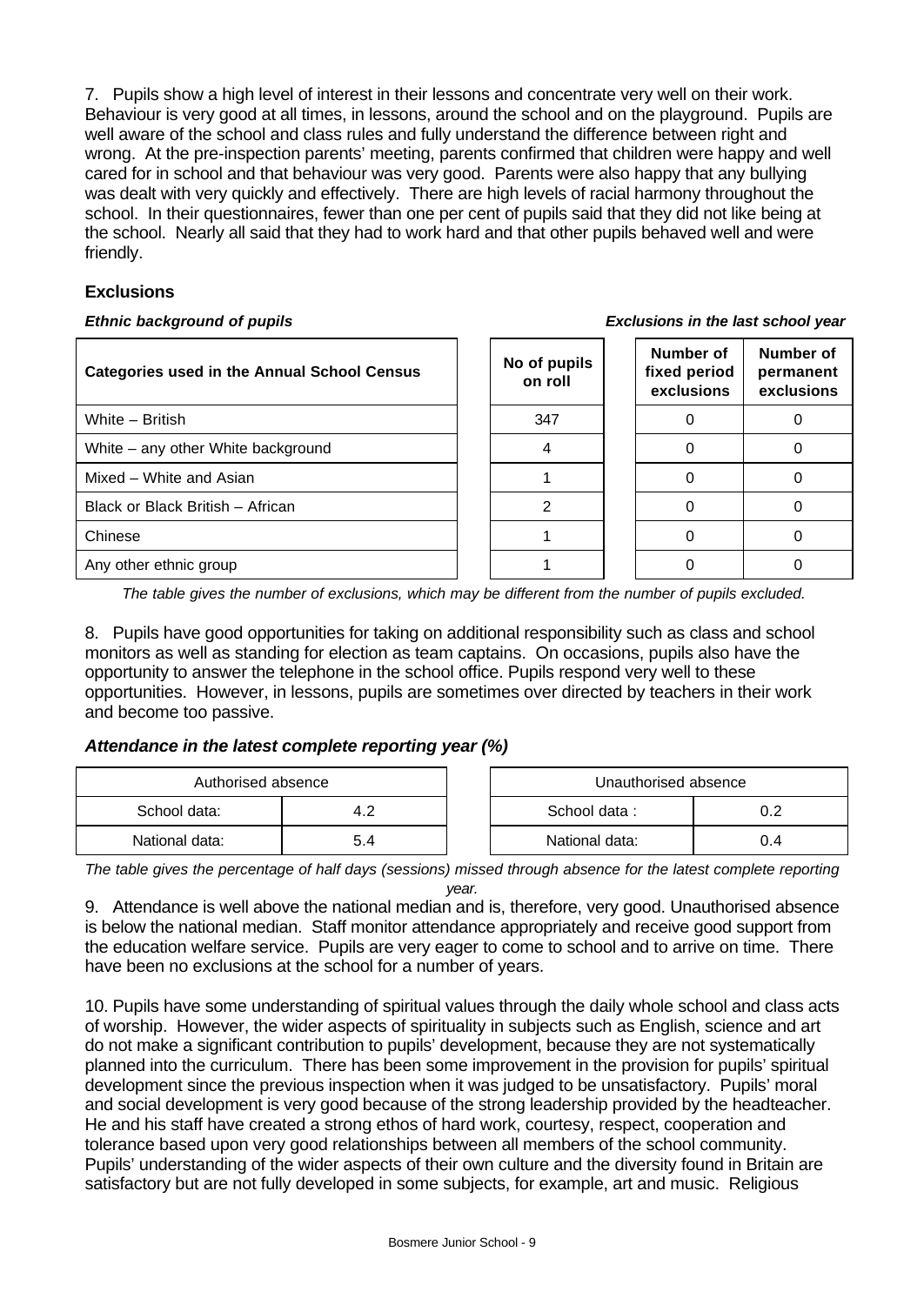education also contributes to their understanding of cultural diversity, but since provision is unsatisfactory, this is limited.

# **QUALITY OF EDUCATION PROVIDED BY THE SCHOOL**

The quality of education provided by the school is good. The strongest features are the equality of access and opportunity for all pupils, activities outside the classroom including sport and the arts, the levels of care for pupils' welfare, links with the community and the contribution of links with parents to pupils' learning. Areas requiring improvement include the balance of the curriculum and pupils' awareness of cultural diversity.

#### **Teaching and learning**

The quality of teaching and learning is good. Assessment is good.

#### **Main strengths and weaknesses**

- Teaching across the school is consistently good.
- The expertise of some teachers enables them to teach subjects in great depth.
- High expectations of teachers give pupils of all abilities a chance to shine.
- Skilful questioning enables pupils to make best use of their previous learning.
- A brisk pace to lessons means that pupils cover a lot of ground.
- Good relationships in the classroom create a happy environment for learning.
- Teaching for pupils with SEN is effective.
- Over direction by teachers means that pupils lose the opportunity to think for themselves.
- Some teachers talk for a long time and pupils become passive.
- Assessment is generally being used well but weekly plans are not being appropriately adjusted.
- There is no whole school approach to marking to enable pupils to improve their work.

## **Commentary**

## *Summary of teaching observed during the inspection in 40 lessons*

| Excellent | Very good | Good     | Satisfactory | Unsatisfactor | Poor     | Very Poor |
|-----------|-----------|----------|--------------|---------------|----------|-----------|
| 0(%)      | 7 (18%)   | 25 (62%) | 8(20%)       | $0(0\%)$      | $0(0\%)$ | $0(0\%)$  |

*The table gives the number of lessons observed in each of the seven categories used to make judgements about lessons; figures in brackets show percentages where 30 or more lessons are seen.*

11. In the previous inspection, although 30 per cent of teaching was reported to be very good or excellent, over 17 per cent was less than satisfactory. A key issue for action was to ensure that the quality of teaching is consistently good. This has been addressed well by the school as, in this inspection, 80 per cent of teaching was good or better and there was no unsatisfactory teaching. Although teaching and learning are strongest in Year 6, there are no weak links in this school. The high standards attained by pupils in Year 6, especially in mathematics and science, are the culmination of the consistently good teaching that they receive from the time they enter the school. Teaching is very good in science and good in all other subjects where judgements could be made except that it is satisfactory in history and unsatisfactory in RE. Nearly all pupils in their questionnaires said that they mainly learned new things in lessons and found them interesting and fun. Ninety-nine per cent of parents in the survey felt that teaching was good and that teachers expected their children to work hard.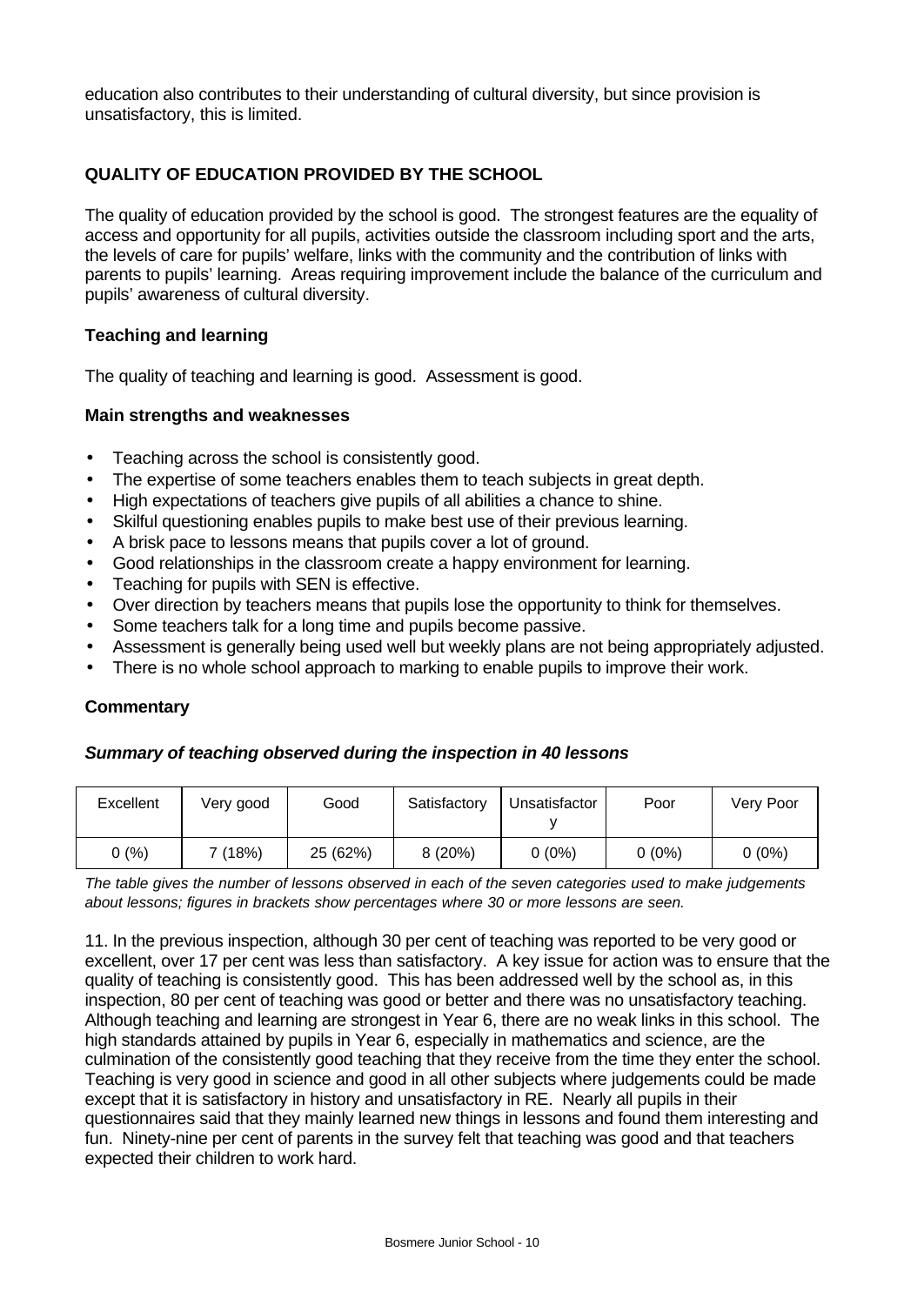12. The most successful teaching in the school is founded securely on teachers' very good subject knowledge. This gives them a vision of what pupils can achieve so that topics are taught rigorously, presentations are inspiring, connections made between subjects and new knowledge introduced in a clear and systematic way. This was evident in a Year 5 dance lesson linked to Divali when the teacher's expertise and easy rapport with the pupils encouraged them to apply considerable creative effort in their interpretation of the story of Rama and Sita. Linked to this command of subjects are the demanding and clearly expressed expectations set by teachers so that pupils of all abilities are challenged at their own level. In a Year 3 ICT lesson, pupils made very good progress in making repeat patterns because of the high level of demand and pace of the lesson.

13. Teachers are also skilled at asking questions which make pupils think carefully before giving their ideas. In a Year 6 science lesson about testing different heart rates, the teacher's taxing questions encouraged pupils to think scientifically and to make connections between cause and effect as well as carrying out observations methodically. In most classes, there is a sense of urgency in teaching so that lessons maintain pace and vitality and pupils remain eager and alert. In a Year 5 art lesson, the crisp pace set by the teacher enabled pupils to learn concepts quickly in preparation for their portraits of Henry VIII. Teachers are also careful to give accurate and in depth explanations and to introduce and reinforce specific vocabulary so that pupils use it naturally and quickly learn to master technical language across the curriculum. Underpinning these strong features is teachers' positive and sensitive management of pupils' behaviour. This means that pupils feel confident to ask questions, learn from mistakes and say when they do not understand.

14. A general weakness is over direction by teachers which limits pupils' independence to choose and experiment and to develop their own learning. Occasionally, teachers talk too much so that the pace of the lesson flags as the session becomes protracted and pupils' good behaviour masks passive listening. Some teachers do not have enough strategies to extend pupils' speaking skills so that the more articulate tend to dominate discussions.

15. Teachers and learning support assistants work in close and effective cooperation. Resources for learning, including ICT, are well used. Where pupils have individual education plans (IEPs), the targets set for their learning are clear and achievable. Pupils and their support assistants know the targets and this helps them to identify the progress that they make. However, teachers' plans do not always give sufficiently clear detail about what pupils are to learn and how this is to be achieved.

16. The provision for assessment is good across the school and has clearly improved since the last inspection, when it was considered to be a key issue in the school's report. The results of assessment are now used far more effectively to ensure that all pupils make consistently good progress. The current school improvement plan recognises that there is a need to continue to improve tracking and assessment arrangements. The existing provision established for mathematics is very good. It is particularly effective because it has provided information which supports the setting of individual targets for pupils and enables teachers to make predictions as to the future needs and achievements of groups, classes and year groups. There are plans for a similar approach to be developed for English. The school's assessment system uses a computer program to facilitate the grouping of pupils and also provides information, which aids the identification of pupils having SEN. A range of tests is used to supply further data concerning pupils' progress. The results of these tests and data are monitored rigorously. However, some of the assessment arrangements outside English, mathematics and science are at an early stage of development and do not all consistently relate to the levels in the National Curriculum.

17. Teachers make good use of assessment to inform their medium term planning and to meet the needs of individual pupils, groups and whole classes. Consistent use of planning sheets extends across the school. The way in which teachers adapt their teaching plans to take account of assessments they have made is a growing strength of the school's provision. However, insufficient consideration is given to the amendment of weekly lesson planning, to take into account teachers' assessments about how their pupils have achieved in previous lessons.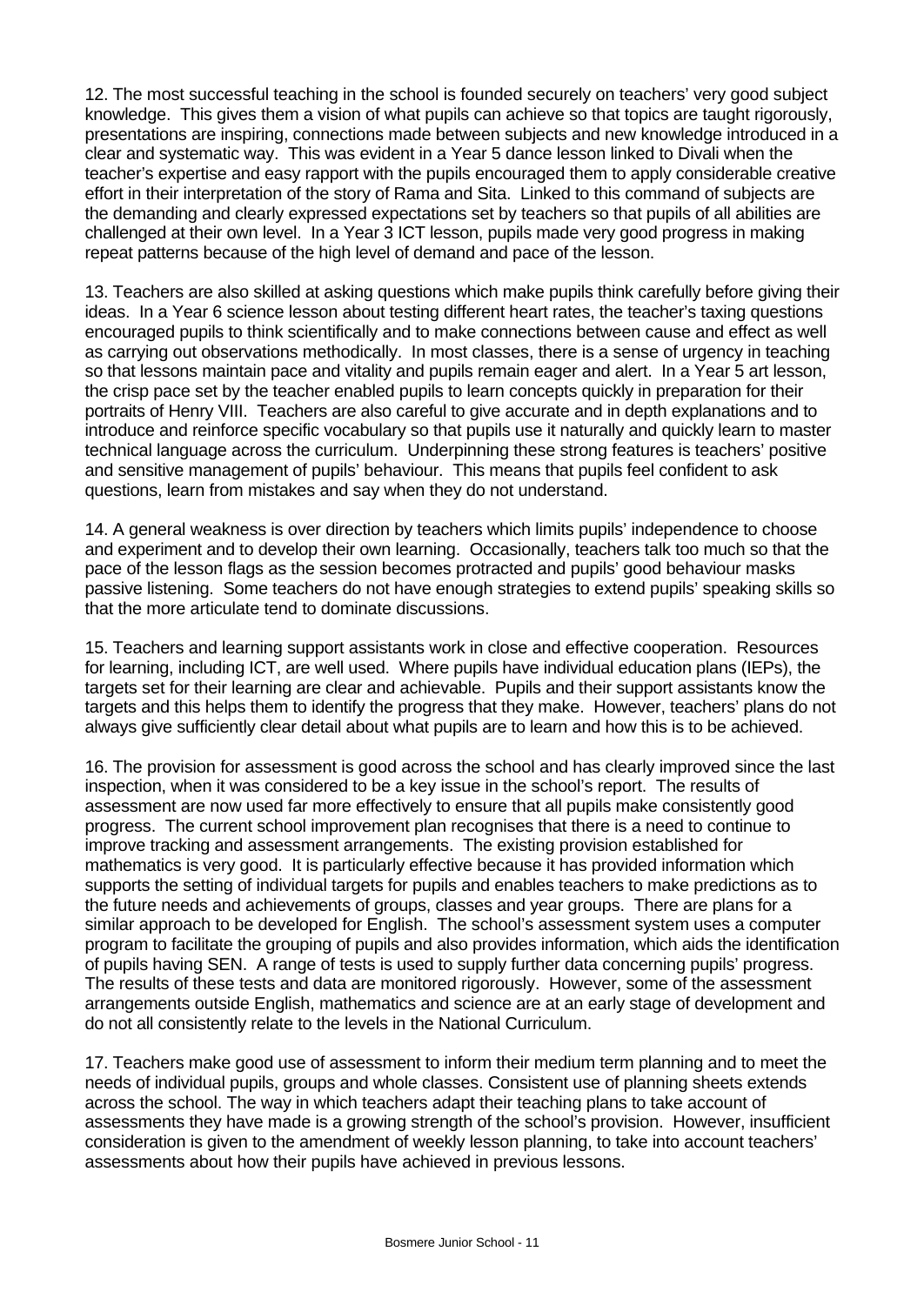18. As in the previous inspection, the quality of marking is variable. Since the last inspection, the school has regularly reviewed and adapted its marking policy. However, evidence found from scrutinising the quality of pupils' work indicates that inconsistencies still exist across the school concerning how work is marked and how pupils can be told of ways to improve their work. The current marking and response policy provides limited guidance to teachers in both these respects. Pupils are regularly involved in helping to assess their work. The school is developing this by increasingly including their pupils in discussions linked to their personal targets.

# **The curriculum**

Curricular provision is unsatisfactory. There are very good opportunities for curricular enrichment. The school's accommodation and resources are good.

## **Main strengths and weaknesses**

- There is very good range of extra-curricular activities.
- Pupils receive good equality of opportunity.
- There are strengths in the provision of mathematics and science.
- The pupils' learning is well supported by the creative and performing arts.
- Pupils are well prepared for secondary school.
- The school's accommodation and resources promote learning well.
- Curricular provision for pupils with SEN and for the more able is good.
- Religious education does not meet requirements.
- The school's provision for swimming does not meet requirements.
- Writing skills are not developed well enough in other subjects.

## **Commentary**

19. When the school was last inspected, the curriculum was judged to meet all requirements and to be a strength of the school although too little time was devoted to religious education. Curricular provision is still broad and has a number of strengths. However, it no longer meets requirements in RE or PE and is not, therefore, balanced. The time devoted to the teaching of RE is still insufficient. There is little evidence that pupils have an understanding of the effect religion has on people's lives. The school does not make adequate provision for swimming and so does not meet National Curriculum requirements for PE. The use of the pupils' literacy skills, particularly their writing, is not developed well enough in other subjects. This is largely because too many restrictive worksheets are used in subject such as history and geography. This means that pupils do not get enough opportunities to apply the skills they learn in English. This partly explains why standards in English in the Year 6 national tests are not as good as they are in mathematics and science.

20. Dance, music and drama support the pupils' learning in other subjects well. For example, during the inspection, pupils were seen developing a dance telling the story of Rama and Sita in a strong link with RE. In conversation, Year 6 pupils remembered what they had been taught about St Lucia in geography in Year 5 largely because of their interest in drama connected with that project. They also remembered being visited by Henry VIII while having a Tudor banquet as part of their work in history. The school's productions, such as *Alice,* make strong links between literacy and music. Curricular provision in mathematics and science are also strengths. These subjects are well planned and taught in all aspects of the National Curriculum. They are well resourced and pupils consistently reach high standards in mathematics and science in the end of Year 6 national tests.

21. Pupils do well in this school and all are able to play a full part in its life and participate in all its activities. This gives them good equality of opportunity. Pupils do not receive full opportunity in swimming. The good standards that the pupils reach in Year 6 are one way in which the school prepares them well for secondary education. However, it also gives the pupils a strong sense of pride in achievement and an understanding that hard work is needed to succeed. Its wide range of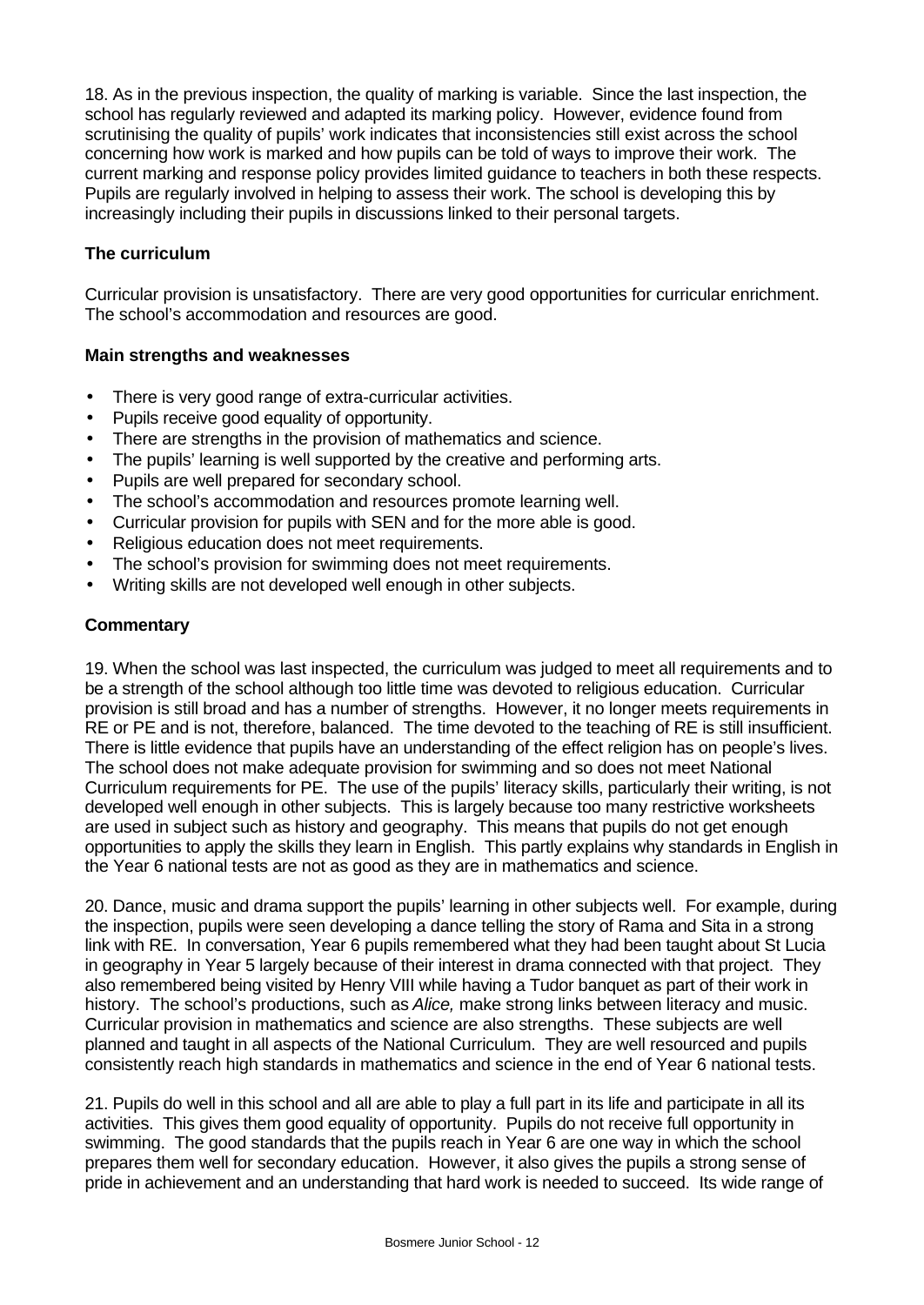extra-curricular activities and its strengths in the creative and performing arts broaden the pupils' horizons and give them confidence and poise in different situations.

22. Pupils with SEN are usually taught all subjects in class and are well supported by teachers and assistants. Sometimes, they are withdrawn from lessons for more intensive teaching, particularly where they need to focus on tasks undistracted by other activities. For example, in an English lesson, a group of pupils worked very effectively with an assistant in a quiet area when they prepared a play script. IEPs have clear and manageable targets and the criteria that indicate success in their attainment. However, the plans give no indication of appropriate strategies to meet those targets. As a result of recent research, additional reading strategies for more able pupils are being put in place.

23. The school provides a very good range of activities that enrich and extend the curriculum for the pupils. These include educational visits, including a residential trip, visitors to the school and very wide ranging and well attended extra-curricular activities. For example, educational visits have included the D Day museum, Bignor Roman villa, Singleton Open Air Museum and, for Year 6, a five day residential trip to the Isle of Wight. Visitors have included grandparents who talked about being evacuated during World War II, "Romans" from a historical society and the Hampshire Fire Brigade. The wide range of after school clubs available to pupils includes football, art, gymnastics, recorders and a computer club. This provision makes a very positive impact on the pupils' learning and development.

24. The school has a good range of specialist areas which support the implementation of the curriculum well. These include a music/drama area, a computer suite, a food technology room and a pottery room. Although some classrooms are small, all have access to additional space if needed. There is a good-sized hall, a well stocked library and a number of tutorial rooms which, for example, are used to teach pupils with SEN. The school grounds contain adequately sized field and hard surface areas. The grounds also have a quiet area, a copse and a jumping pit. Resources such as sophisticated ICT equipment, a wide range of musical instruments and extensive provision for English, mathematics and science support teaching and learning well.

## **Care, guidance and support**

The provision for pupils' care, welfare, health and safety is very good. The monitoring of pupils' personal development is good. The involvement of pupils through seeking and acting on their views is satisfactory.

## **Main strengths and weaknesses**

- The induction arrangements for pupils when they enter the school are good.
- There are very good procedures for health and safety, child protection and first aid.
- Adults know pupils well and provide good levels of care for their well-being.
- The involvement of pupils in the school's work and development is satisfactory but their views are only formally sought when they are in Year 6.
- The school provides a good level of care for pupils with SEN.

## **Commentary**

25. There are good induction arrangements for pupils when they start at the school, which are enhanced by the relationship the school has with the local infant school. Parents confirm that they are very happy that there are good arrangements to help their children settle at the school. These procedures include opportunities for parents and children to visit the school so that they can meet the teachers and some of the pupils already at the school. Staff visit the main feeder school which enables teachers to gather information about each child.

26. The school has very good health and safety procedures in place. Governors and staff make regular health and safety checks and carry out regular risk assessments. Regular checks are made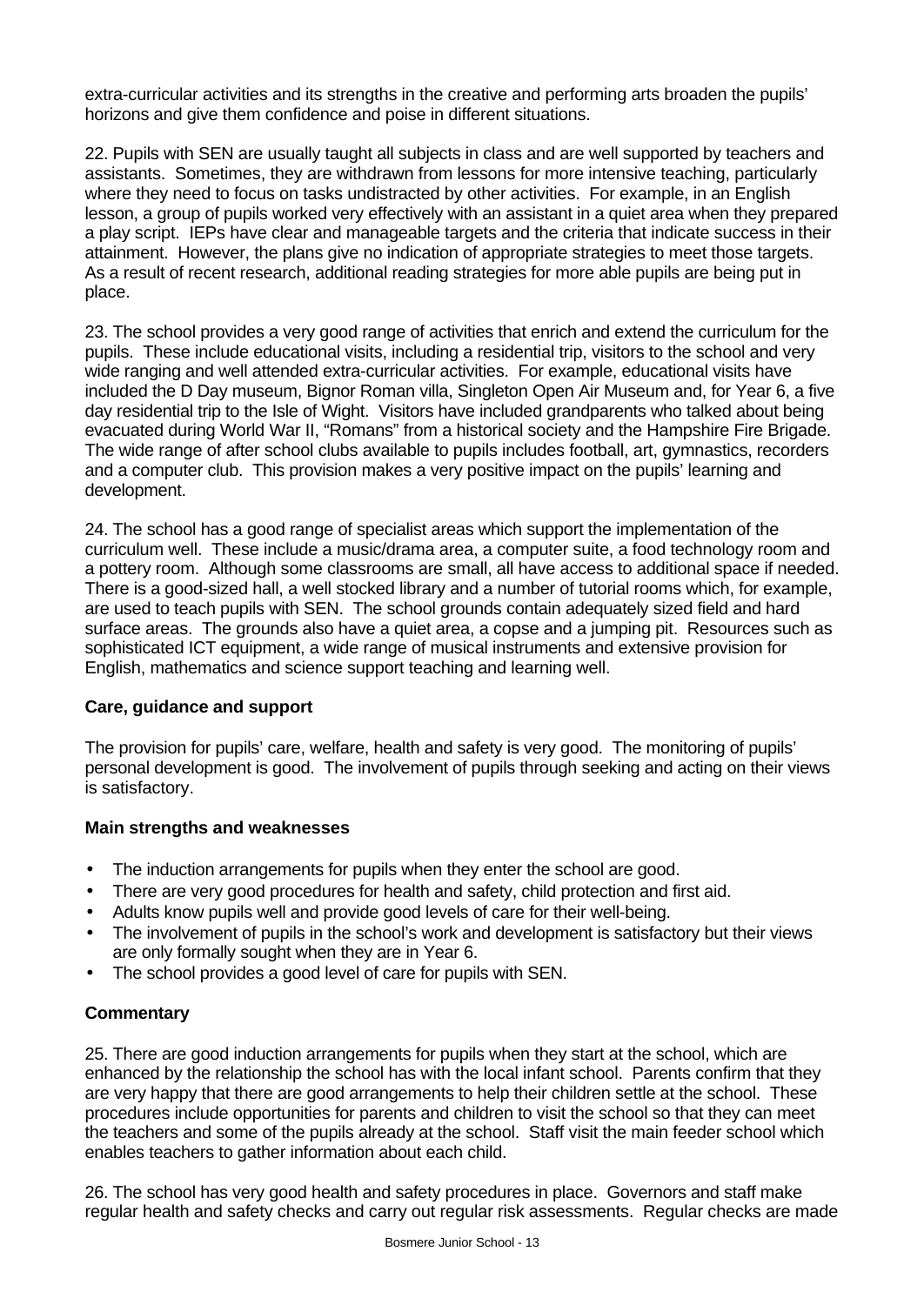to grounds, buildings and equipment. The headteacher is the nominated officer for child protection procedures and has received appropriate training; the deputy headteacher has responsibility for child protection in the headteacher's absence. All staff are briefed on the procedures and are well aware of the need to inform the headteacher should they have any concerns. Arrangements for the administration of first aid and for the care of children who are unwell, or who have specific medical needs, are very effective and help them to feel safe and secure at school.

27. All adults who work in the school form close and trusting relationships with the pupils. They know them very well and provide good role models for behaviour. Pupils confirm that there are always a number of adults to go to if they are worried or need help or comfort and that they feel safe and secure. Pupils are also happy that teachers listen to their ideas. However, there are no formal arrangements to take account of their views other than when they are in Year 6.

28. Pupils with SEN are involved in setting their learning or other targets and in the review of progress toward meeting them. Those who have statements of SEN contribute to the assessment of their progress at annual reviews.

## **Partnership with parents, other schools and the community**

The school's links with parents and other schools are good. There are very good links with the community.

## **Main strengths and weaknesses**

- Parents have very positive views of the school.
- Parents provide a very good contribution to pupils' learning at home and at school.
- The school provides parents with good information about the curriculum and how to help their children at home.
- Written reports on pupils' progress are good and inform parents clearly how well their children are getting on.
- Parents who have children with SEN are involved well.
- The school is outward looking and has highly productive links with its community.
- Many people from the community visit the school and regularly use its facilities.
- The school works actively with partner schools to ensure effective transition and induction arrangements.

## **Commentary**

29. Parents and carers have very positive views of the school. They feel comfortable about approaching the school and confirm that the school works very well with them and regularly seeks their views through questionnaires. The school encourages parents to support the work of the school through the Parent Teacher Association (PTA) and to help their children at home with homework. A significant number of parents come into the school on a regular basis and help in the classrooms.

30. The school provides a good range of information for parents about what is happening in school as well as regular information about the curriculum and how they can help their children at home. Parents value this information.

31. There are good opportunities for parents to meet staff formally and informally to discuss their children's progress. Written annual reports for parents are good: they inform parents what their children, know, understand and can do, and give areas for development. Parents confirm that they feel well informed about their children's progress and are happy with the reports, which are comprehensive and give National Curriculum levels for their children.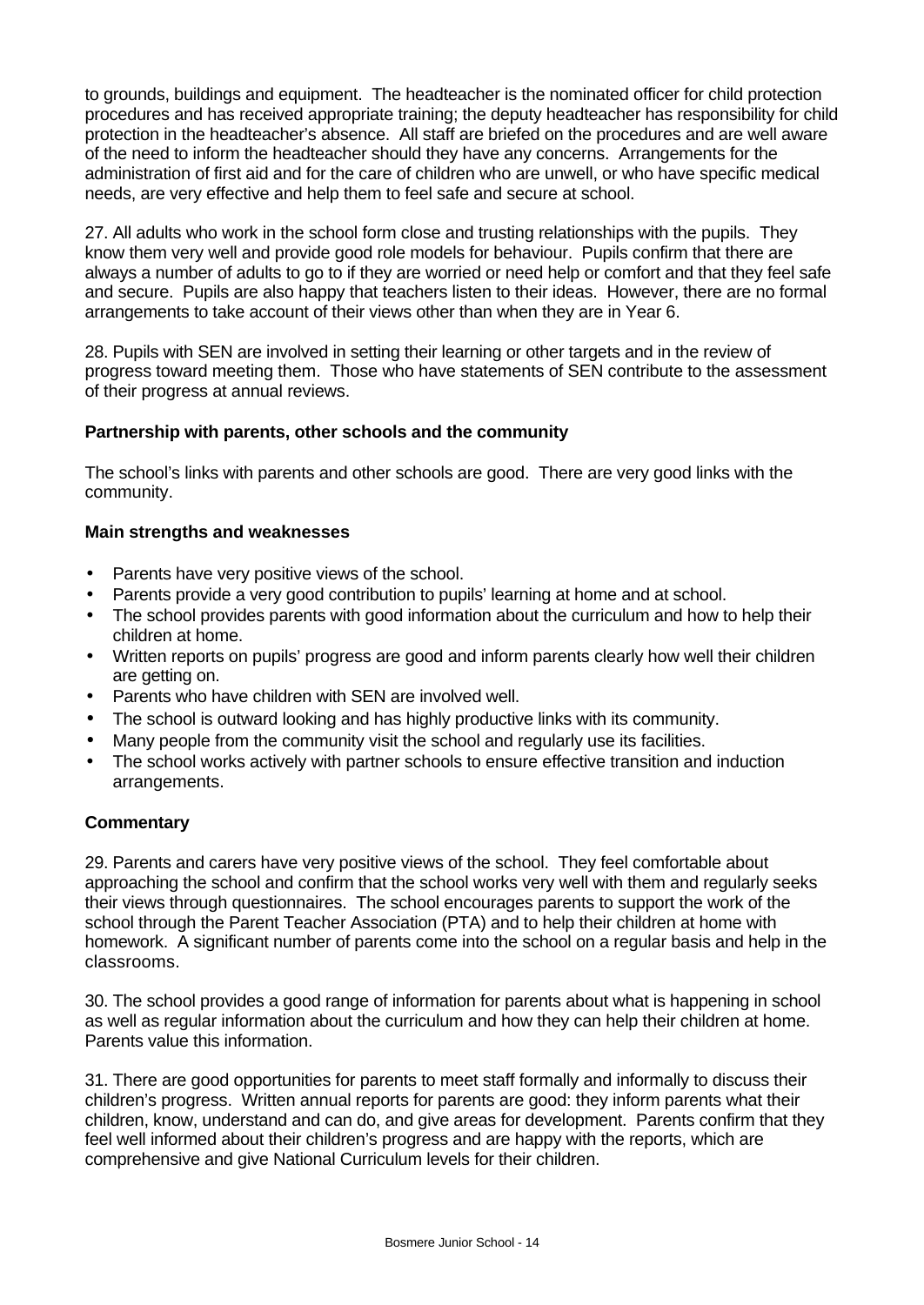32. The school provides a good level of involvement for parents of pupils with SEN. There are both formal and informal meetings and parents are invited to comment on draft IEPs and to take part in the regular reviews.

33. The school has very good links with the local community. Community use of the school includes local Cubs, a Karate Club and the Local Residents Associations. The school regularly participates in local events and facilities. Pupils in all years use Havant Library as part of its Summertime Book Reading Scheme, and the school has had active ties with the local Guide Dogs for the Blind since 1972. The vicar of St Faith's Church takes acts of worship at the school and the pupils attend the United Reform Church for three carol services each December. Pupils visit a farm on Hayling Island and Year 6 pupils make a residential visit to the Isle of Wight.

34. The school has good links with other local schools and colleges. It has established strong links with Fairfield Infant School, which facilitates the smooth transfer of its pupils into Year 3 classes. Similarly good arrangements enable Year 6 pupils to transfer successfully to Warblington Secondary School. The school has connections with several local secondary schools and their pupils visit Bosmere as part of a Year 10 Community Service Unit known as Trident Work. Adult students from University College in Chichester also regularly attend as part of their studies.

## **LEADERSHIP AND MANAGEMENT**

The leadership and management of the school are very good. The leadership of headteacher is very good. The leadership of other staff is satisfactory. The management of the school is very good. Governance is unsatisfactory.

## **Main strengths and weaknesses**

- The very good leadership of the headteacher provides strong drive and direction.
- Staff work as a committed and coordinated team.
- Most groups of pupils are given full access and opportunity to what the school has to offer.
- The role of subject managers is not fully developed in order to make the best use of their abilities.
- The school has a critical and analytical approach to its work.
- Systems for checking the quality of teaching and learning are regular and thorough.
- The leadership and management of SEN and of the provision for more able pupils are good.
- Governors are committed and use their skills and professional expertise to help the school.
- Statutory requirements are not met in RE and swimming.
- Governors do not have the systems in place to enable them to fulfil all aspects of their role effectively.

## **Commentary**

35. The very strong leadership of the headteacher gives clear and decisive direction to the work of the school. His incisive leadership and ability to move the school forward provide a definite momentum for change and a constant focus on self-driven improvement. He also provides continuity and challenge for staff so that all work together as a very committed and efficient team who share his vision and high expectations. This unity of purpose and high aspirations result in a happy, wellordered school where learning flourishes. It means that the school provides a good academic and creative education in an environment where all pupils are equally valued and individual needs recognised. In the parents' survey, nearly all parents felt that the school was led and managed well. At the pre inspection meeting, they said that they felt that the school was maintaining high standards in all aspects of its work. There are no significant barriers to raising achievement in the school.

36. Since the previous inspection, the role and effectiveness of year leaders in having an oversight of planning and sharing good practice have improved. However, many subject managers in the school have a wealth of experience and expertise and show considerable initiative in bringing new ideas to their work. They make an important contribution to building up colleagues' confidence and expectations. In spite of this, their role is insufficiently developed or well-defined, especially in carrying out classroom observations, to give them a clear view of trends and priorities for improvement. Subject managers are not given sufficient opportunities to play a pivotal role in monitoring, evaluating and developing their subjects in order to give high quality creative input.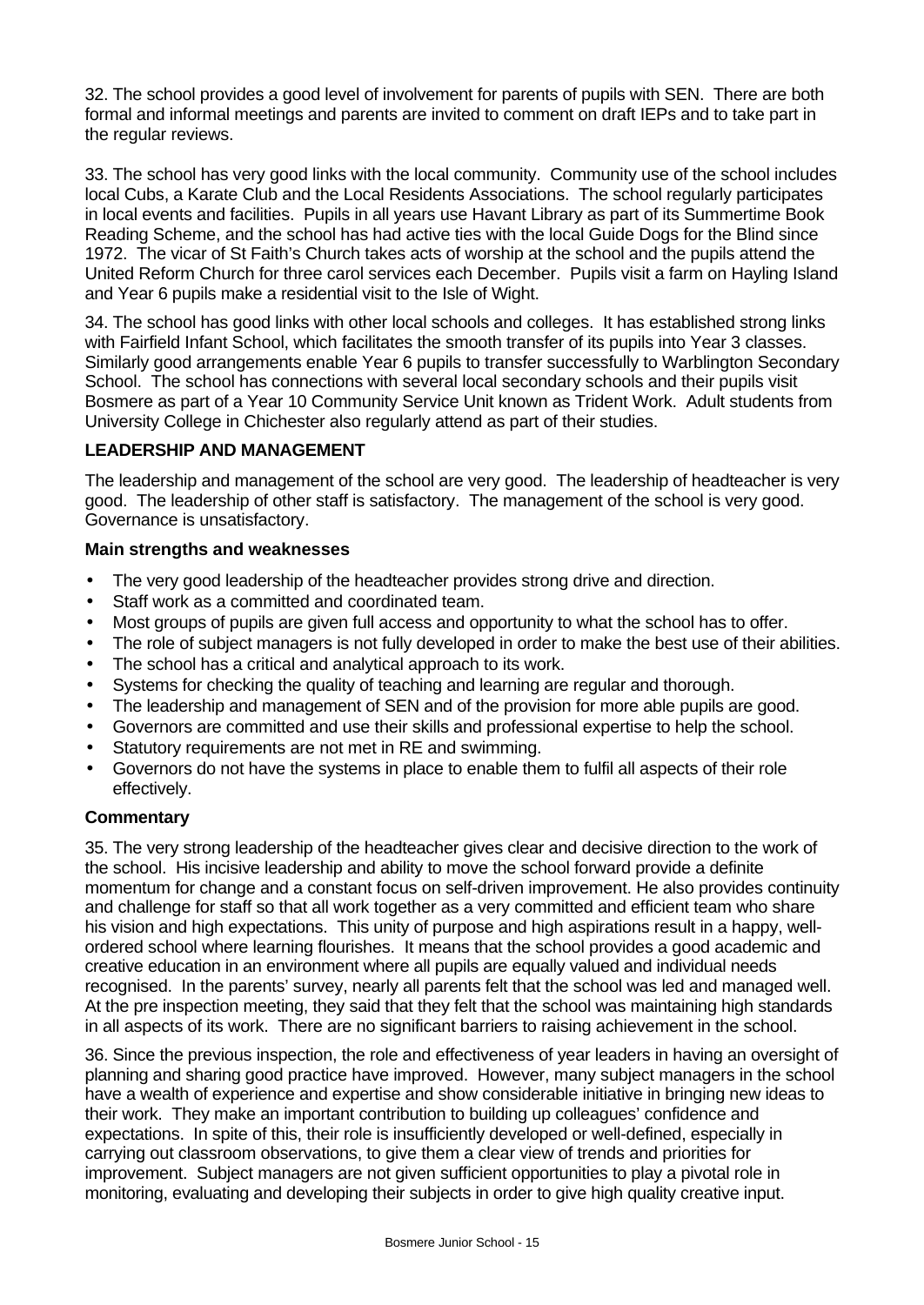37. The school has responded well to the key issue for action from the last inspection to use the results of assessment more efficiently to ensure that all pupils make consistently good progress. Since that time, there has been in depth evaluation based on comprehensive assessment procedures and careful scrutiny of data from national and internal tests. These are used to build up a frank and objective picture of the school and an accurate profile of pupils' past and present performance in order to guide its work. This ensures that gaps in skills, knowledge and understanding of pupils of all abilities are quickly highlighted and planning appropriately adjusted. Data are also used to check trends, to set individual targets for pupils and to raise questions about the school's performance. Any problems pinpointed are decisively confronted, for example, the disparity in pupils' achievement between reading and writing, and programmes of action put in place to address them.

38. The monitoring and evaluation of teaching and learning by the headteacher and deputy headteacher are rigorous and systematic and have led to greater consistency in the good quality of teaching since the previous inspection. However, there is not enough sharing of good practice within the classroom. Arrangements for Performance Management are also interwoven with these systems. The way in which individual objectives have been linked to priorities in the school improvement plan and to teachers' professional needs means that it is central to the work of the school and encourages teachers to take collective responsibility for school improvement. There is a strong commitment to the continuing professional development of staff and the school makes a good contribution to Initial Teacher Training.

39. The provision for pupils with SEN and for more able and gifted and talented pupils is good because the coordinator and the headteacher have a clear vision for its implementation. However, the use of ICT in administration is not extended enough, for example, in writing IEPs. The coordinator works closely with staff to ensure that provision matches the needs of pupils of all these groups of pupils. Learning support assistants are well deployed, support pupils competently and feel valued for their contribution to the school. Since the previous inspection, systems for monitoring provision and the deployment of assistants have both been improved. The governors' Annual Report to parents now meets statutory requirements.

40. Governors are active in the school and work closely with the headteacher and staff. They gain their understanding of the school through, for example, analysis of assessment data, and headteacher's and subject managers' reports. The governors use their own interests and professional expertise well, for example, in ICT and drama, to help the school. They have recently taken part in their own self-review and were also involved in the school's self-evaluation process. The governors are insufficiently involved in the earliest stages of strategic planning, which it is reported, most of them prefer to leave to the headteacher. The key issue for action from the previous inspection to review the organisation, structure and work of the governing body to provide members with relevant, timely and valid information about standards has only partially been met. The governors' systems for gaining information about the school are not sufficiently reliable or comprehensive enough. They lack rigour and are, too frequently, based on untested information. This is indicated by the fact that the key issue for action relating to RE has not been successfully implemented and that they have not ensured that statutory requirements for RE and swimming are met. The governors do not have a sufficiently accurate and up-to-date understanding of the school's strengths and weaknesses. This means that they cannot challenge the headteacher effectively or hold the school to account adequately for the quality of education it provides.

41. Efficient financial planning and administration ensure that spending is focused on priorities in the school improvement plan and is carefully reviewed throughout the year. Governors ensure that they get good value for money when making spending decisions and consider a number of options, for example, recent expenditure on ICT. Governors have sound procedures in place for gauging the effects of expenditure on standards achieved by pupils such as formal reports on the success of a new mathematics scheme or extra expenditure on SEN reflected in results.

# *Financial information for the year April 2002 to March 2003*

| Income and expenditure $(E)$ |        | Balances (£)               |       |
|------------------------------|--------|----------------------------|-------|
| Total income                 | 898301 | Balance from previous year | 35008 |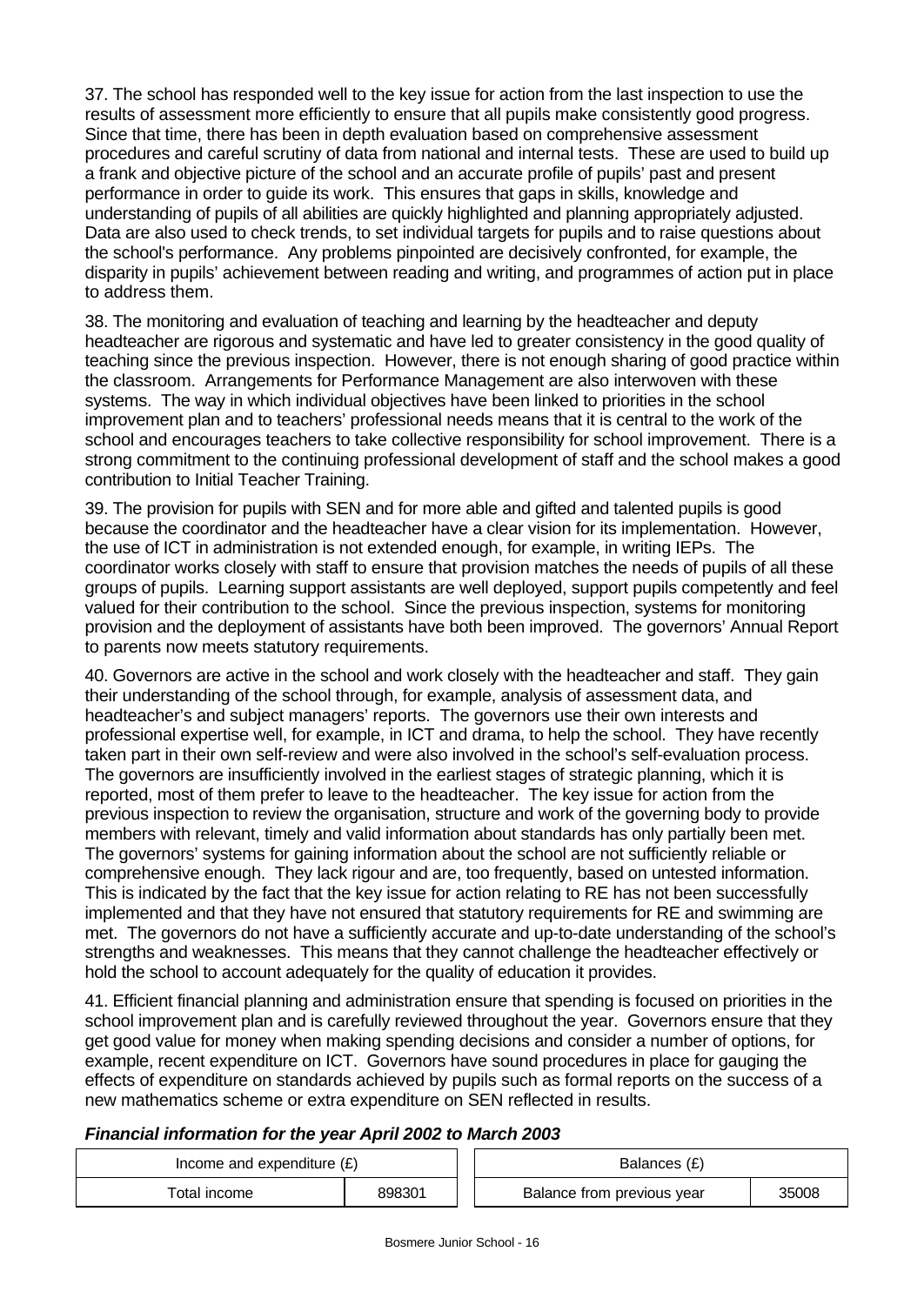| Total expenditure     | 847184 | Balance carried forward to the next | E4447 |
|-----------------------|--------|-------------------------------------|-------|
| Expenditure per pupil | 2379   |                                     |       |

# **PART C: THE QUALITY OF EDUCATION IN AREAS OF LEARNING, SUBJECTS AND COURSES**

# **SUBJECTS IN KEY STAGE 2**

## **ENGLISH**

**English**

Provision in English is **satisfactory**.

## **Main strengths and weaknesses**

- Some teaching leads to high levels of interest and response from pupils.
- Pupils have very good attitudes towards learning.
- Teachers often talk for too long and this inhibits the development of pupils' speaking skills.
- Drama is effective in the development of pupils' spoken language.
- Insufficient challenge for pupils to produce written work of high quality.
- Overuse of worksheets hinders the development of writing skills.
- Insufficient monitoring of pupils' work.
- Marking does not always show pupils how to improve their work.
- Use of literacy in other subjects is underdeveloped.

## **Commentary**

42. Pupils in Year 6 reach average standards in reading, but some who are more able are beginning to work out information from the context about what they read, refer to the passage when asked to explain their views and show understanding of a range of different texts. Those who are less able make appropriate progress toward the use of these skills. Most pupils have understanding of significant ideas and events in stories and can locate and use information in non-fiction books. Pupils express preferences in their reading. When required, they read confidently and clearly. For example, reading extracts from the letters that they have written to the headteacher about the use of income from the Christmas Fayre.

43. Standards in writing in Year 6 are average. This is an improvement over the lower than average 2003 national test results when there were a significant number of pupils with SEN. In the lessons seen, pupils generally organised their ideas carefully and sometimes used language imaginatively. Punctuation was usually accurate, but spelling tended to be erratic. More able pupils knew how to use paragraphs and showed some precision in their use of words when they wrote well-constructed sentences. However, analysis of a sample of work done by pupils during the term indicates a limited range of writing for different purposes, little use of independent research skills, poor presentation of work and inaccurate spelling.

44. In Year 6, pupils reach average standards in speaking and listening. Most of them speak confidently and clearly. What they say is usually well adapted to their purposes. They listen carefully in discussions and make appropriate and considered contributions when necessary. In drama, pupils speak clearly and quickly learn to adapt tone, volume and characterisation to the demands of the role. In the one lesson seen in Year 6, most pupils were confident and articulate and enjoyed the various drama activities.

45. Pupils' overall achievement, which takes account of their capabilities, is satisfactory overall. However, in the lessons seen, it was mostly good and related to the quality of teaching. Pupils with SEN achieve well for their capabilities, particularly when supported by assistants.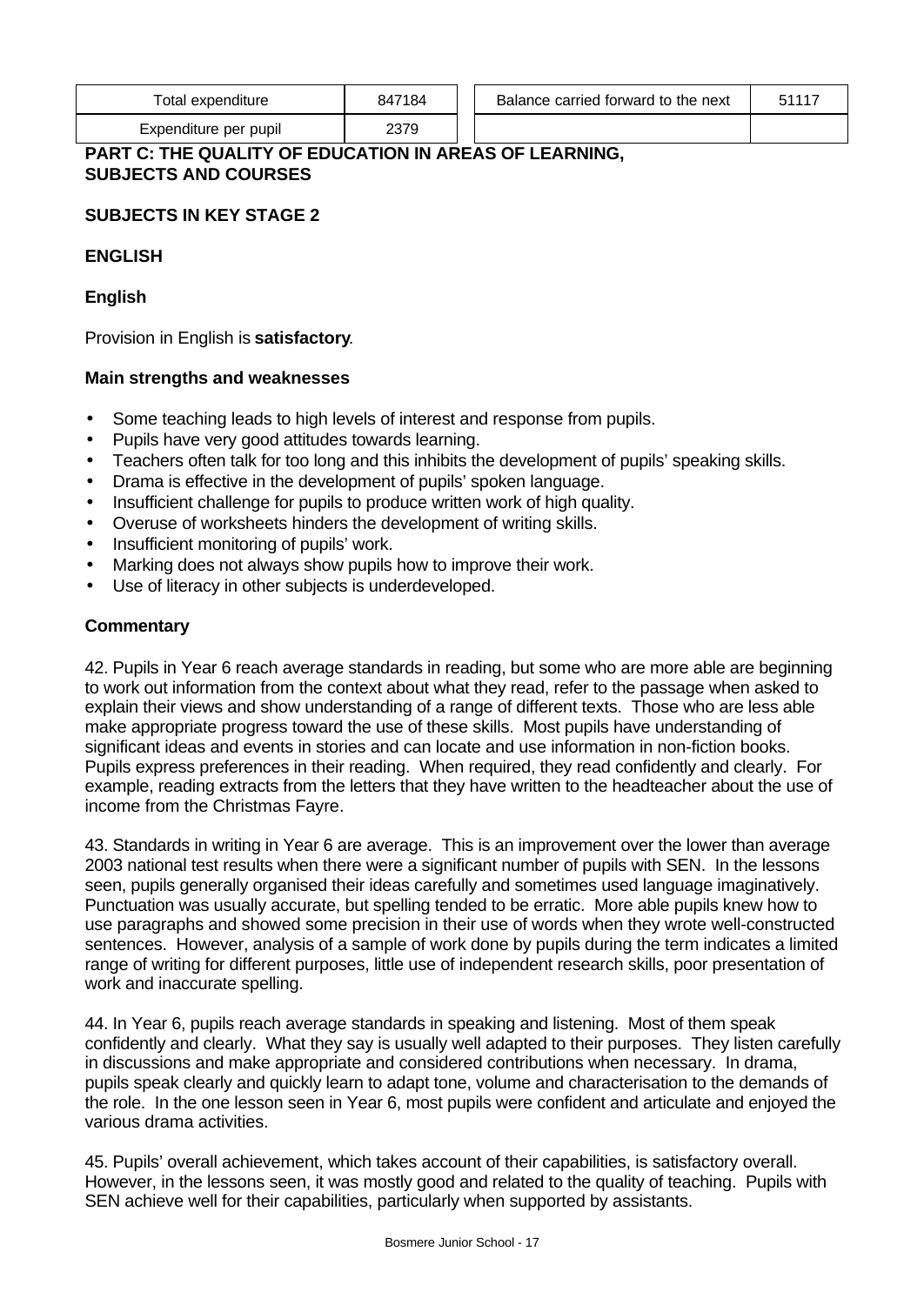46. The quality of teaching and learning was good overall in the lessons seen. However, it is much more variable when judged by the quality of work produced by pupils. In a good Year 6 lesson, lively teaching and a good level of challenge carefully focused upon the objective, to write a persuasive letter. Pupils were interested, became absorbed in the process, and produced some well-written letters. In all lessons seen, pupils had good attitudes to their work and where learning support assistants were deployed, they made a good contribution to the achievement of pupils. However, in most lessons seen, teachers did not clearly state their expectations with regard to the quality of work expected. Where spoken language made a significant contribution to learning and understanding, teachers had high expectations of pupils' ability to use language precisely. They made very good use of questioning and gave pupils time to structure their thinking and responses. In some lessons and activities, teachers talked too much. Therefore, pupils had insufficient opportunity to develop the skills of precise communication and extend their understanding through dialogue. The rehearsal seen for *Nicholas Nickleby* was well managed by all the adults involved and made a significant contribution to pupils' understanding of the use of spoken language and the conventions of dramatic art.

47. Analysis of a sample of work previously completed in all classes shows wide variation in its quality. Too much is unsatisfactory with respect to handwriting, spelling, general presentation and the amount produced. The considerable use of worksheets inhibits pupils' achievement because they have too few opportunities to engage in extended writing for different purposes and to use the skills that they have acquired. There are variations in the quality of marking. Some clearly shows pupils how to improve their work whilst, in many cases, little constructive comment is made.

48. The subject manager provides a satisfactory level of leadership and management. Priorities for development have been identified, to some extent, through the analysis of test results. For example, there is a current focus upon the improvement of writing. However, the manager does not monitor teaching and, therefore, has no clear appreciation of the variations in its effectiveness. The quality of pupils' work is not checked in any depth or breadth or with sufficient regularity. Therefore, the manager is not in a good position to determine the full range of priorities to improve pupils' writing or ways of achieving them. Since the previous inspection, there has been some improvement in the use of ICT to support pupils' writing and teachers have a clearer view of their overall progress in literacy because of the use of assessment data. Improvement since the last inspection has been satisfactory.

# **Language and literacy across the curriculum**

49. The use of literacy across the curriculum is unsatisfactory. This is mainly because of the overuse of worksheets in subjects such as RE, history, geography and science. Pupils, therefore, do not have enough opportunities to put learned skills to use to develop writing extended narrative, story, personal reflection or to explore different ways of recording information.

# **MATHEMATICS**

Provision in mathematics is **very good.**

## **Main strengths and weaknesses**

- Teaching and learning are consistently good across the school.
- Pupils make particularly good progress because the expectations of teachers are high.
- The school prepares pupils well for the needs of the national tests.
- Assessment arrangements for tracking and evaluating the progress of pupils are very good
- Teachers manage, organise and control classes well, which results in good behaviour and a strong work ethic.
- Support in mathematics for both the more able and those having SEN is good.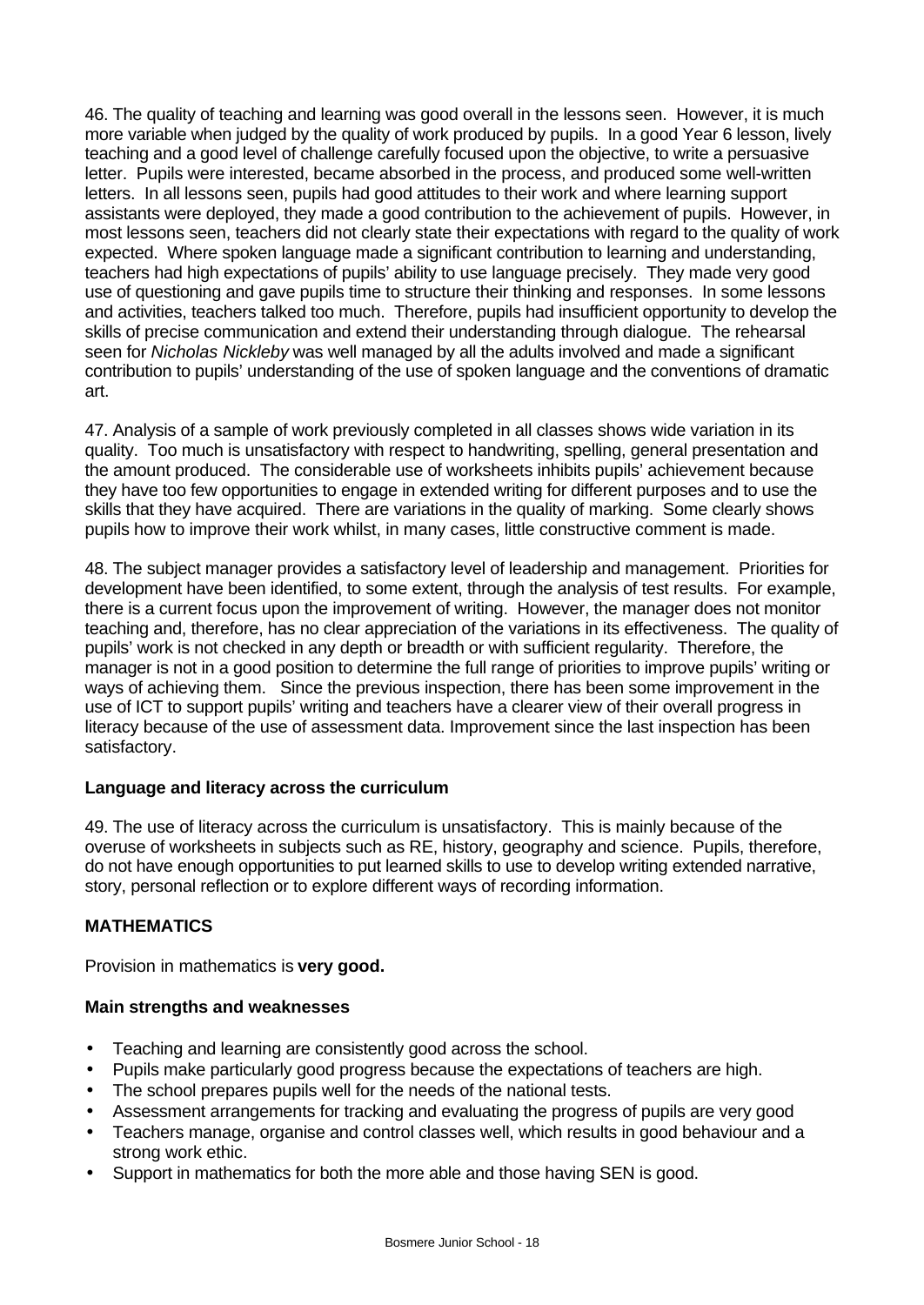- The mathematics manager is highly effective and makes especially good use of performance data to raise standards but her monitoring role is not developed sufficiently.
- Standards of presentation in pupils' work are not good enough.
- Opportunities for curricular links with other subjects, especially ICT, are under-developed.

# **Commentary**

50. Standards of attainment are well above average in Year 6, and pupils' achievement, which takes account of their capabilities and previous levels of attainment, is also very good. Pupils solve mathematical problems, check that their results are reasonable and present them in an organised manner. They can work with decimals to at least two places and make sensible estimates of a range of measures used in everyday life. They understand that, if they repeat an experiment, they may get a different results. The most significant contributor to this is the consistently good teaching and learning the pupils receive throughout the school. Teaching is well structured and designed to be challenging for all pupils. Teachers expect their pupils to think and reason mathematically, to work to capacity and to apply themselves to the learning opportunities provided. These high levels of expectation promote the best rate of progress possible for the pupils. In lessons observed, this particularly helped and encouraged the most able pupils, whose achievements in the school are especially high. Teaching in good lessons moves along at a good pace and uses appropriately differentiated tasks for the pupils. The classes are organised and managed well, which provides a work ethic where the pupils can both enjoy their lessons and know and understand what they need to do to succeed in their learning. In fact, in several of the lessons observed, the pupils were so engrossed in completing their work that they were disappointed when the lesson drew to a close.

51. Other major factors which have a significant effect on the school's very good standards include its comprehensive assessment procedures and the effective way in which it prepares the pupils well for the needs of the national tests. In lessons, the teachers use assessment data to guide the grouping of their pupils and to indicate appropriate personal targets for every individual. They also make good use of extra teachers and support staff to focus on raising achievement. There is, however, evidence of some lessons being excessively teacher-directed. This prevents some of the pupils from developing as independent learners. There are also indications that teachers pay insufficient attention to the time management of some lessons. This results in the impact of some of the lesson's learning objectives being reduced, especially when there is not enough time to revise them adequately at the end of the lesson.

52. Teachers use resources well and consistently select appropriate teaching materials and visual aids to promote easier learning for the pupils. For example, in a Year 4 lesson, the teacher used a projector to present some vivid images in her teaching about Fractions Families. In a Year 6 lesson about calculating the perimeter of rectangles and compound shapes, very good use of well prepared overhead projector foils had a valuable impact on the speed with which the pupils understood the learning objectives set. As a result, all the pupils made enhanced rates of progress. Teachers currently do not take sufficient advantage of the potential available from resources such as in ICT. However, the school is not only aware of this, but also has prepared a day of training for this aspect of their teaching for spring term 2004.

53. In all the lessons seen, pupils who have SEN were given good levels of support, both from teachers and assistants. Classes are organised so that pupils are largely grouped according to their levels of ability. Pupils of all abilities and both genders benefit from this organisation. Those who have SEN are included fully in all activities and teachers and assistants ensure that all pupils can attempt work set. Pupils who have SEN make good progress towards their own targets.

54. A weakness seen in the analysis of pupils' books and printed work sheets is the marking of their work. Pupils' written work that is either unsatisfactorily presented or is difficult to read is rarely commented upon. There were very few examples of teachers writing what pupils should do to improve. An unsatisfactory area is the use and practice of worksheets. Most of those seen did not show how pupils had set out the mathematical process required to solve any questions set, and many of the sheets were undated, and often untidily presented.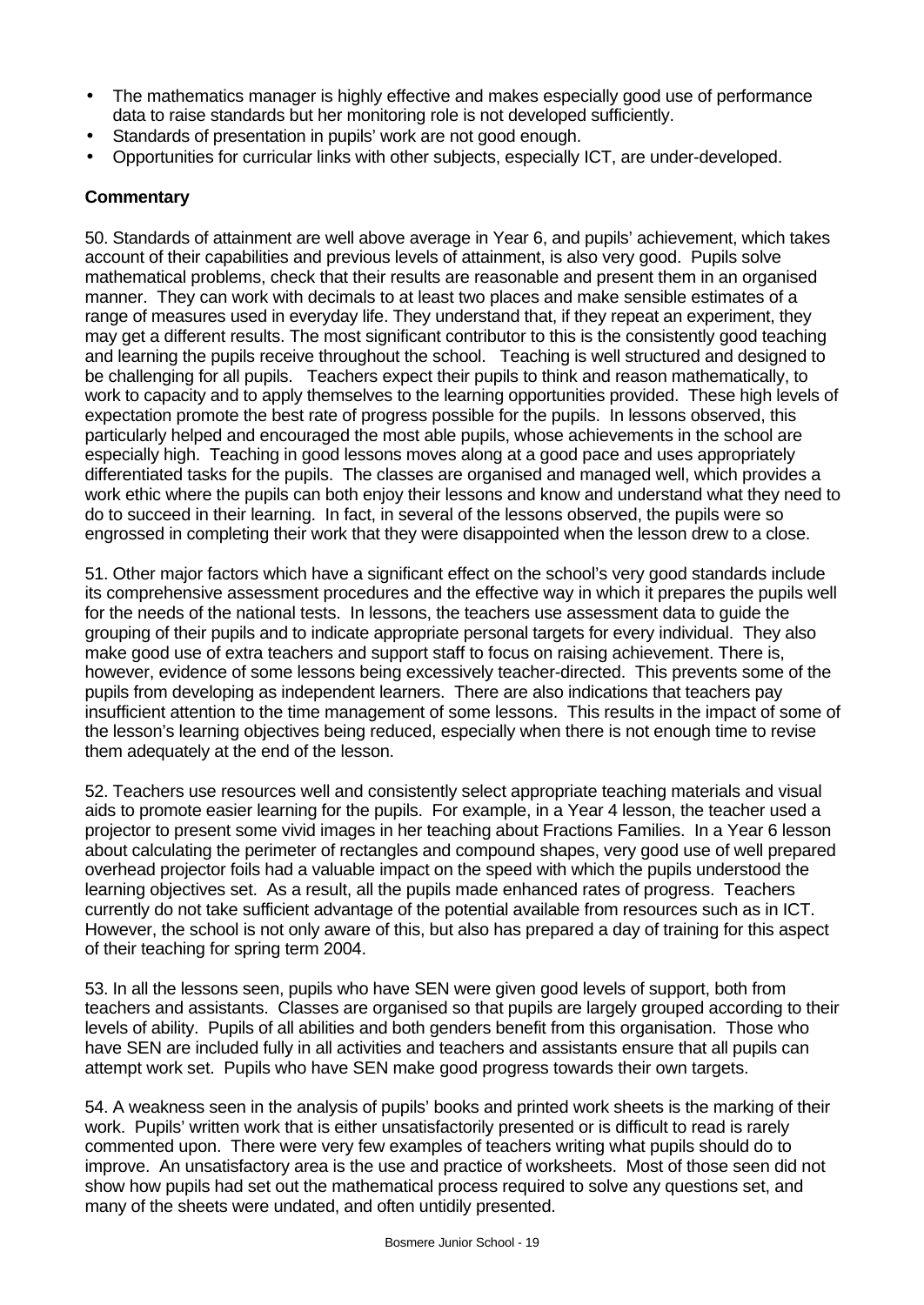55. Leadership and management of the subject are very good. The subject manager has a very clear overview of her responsibilities. She has established comprehensive and competent assessment processes for tracking the progress of pupils and for setting relevant future targets for pupils to seek to achieve. She has also established a wide range of teaching resources, which includes the recent purchase of projectors and appropriate support materials. However, her current role in monitoring teaching and the quality of pupils' work is under-developed.

56. Standards at the time of the last inspection were reported as well above average, which reflects the judgements of this inspection. However, the previous report had a key issue for action which required the school to improve the subject expertise of some teachers. There is clear evidence that the school has made very good progress in this respect. No lessons were observed where there was any indication of weaknesses in teachers' knowledge. The findings of the last inspection also judged that the less able pupils did not all make sufficient progress in mathematics. Evidence on this occasion showed that this is no longer the case.

## **Mathematics across the curriculum**

57. The provision for developing pupils' numeracy skills across the curriculum is satisfactory. There are some good examples in science, such as the compilation of graphs measuring temperatures in decaying vegetation. There are also a few examples in ICT and, occasionally, at registration times, but the full potential for this aspect of the school's curriculum planning has not been realised.

# **SCIENCE**

Provision in science is **very good**

## **Main strengths and weaknesses**

- Standards are consistently very high.
- The leadership of the subject is excellent.
- The teachers show a good knowledge of the subject.
- Strong assessment procedures help the pupils to succeed.
- Pupils' have very good attitudes to their work.
- Teachers have high expectations of the pupils.
- The pupils' writing skills are not fully developed in science.
- Marking does not always help pupils to improve their work.

# **Commentary**

58. Standards in Year 6 are well above average which means that the very high standards found at the time of the school's last inspection have been maintained. The pupils' achievement is very good which is also the same as the judgement of the school's last inspection. As in 1998, the pupils are strong in all aspects of the subject. For these reasons, improvement in the subject has been very good. The excellent leadership of the subject is one of the principal reasons why standards are so high which, again, was the case when the school was inspected in 1998. The subject leader is very knowledgeable about science. She has set up first rate assessment procedures which help every pupil to reach his or her potential. She monitors pupils' work through the examination of their books and checks regularly to see that they are doing as well as they are able to. Any pupil who is judged to need additional help to reach the highest standards of which they are capable receives it.

59. Discussion with the pupils and analysis of their work confirm that that they enjoy science and are doing well. They were confident and articulate and able in all aspects of the subject. The pupils said that they liked investigative work best, clearly did a lot of this type of work and devised their own experiments. They had a good range of scientific vocabulary. The pupils had a very secure understanding of fair testing and knew that tests needed to be repeated to ensure their accuracy. They were less clear about isolating and changing a variable and retesting to see the effect.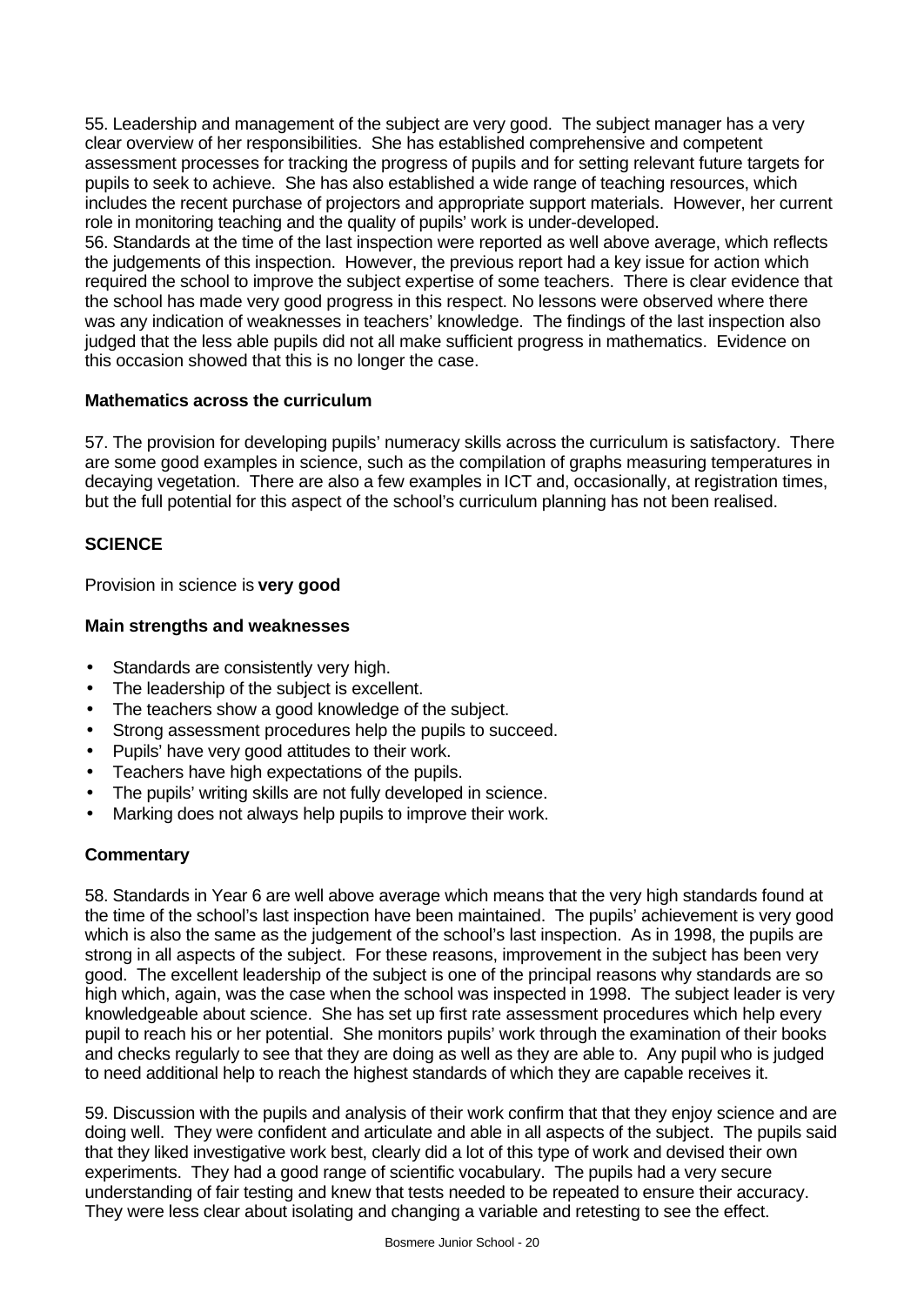60. The quality of teaching and learning is very good. This is a significant improvement since the school's last inspection. In 1998, most teaching was judged to be at least satisfactory with 53 per cent being good or very good. Weaknesses identified in 1998 include some teachers' lack of knowledge of the subject, slow pace and mundane activities. None of these weaknesses was apparent in the teaching and learning seen during this inspection. A Year 6 lesson showing pupils the difference in the activity of their hearts when they were resting and after they had exercised typified the quality of teaching and learning seen in the subject during the current inspection. The teacher's manner was confident, precise and knowledgeable. The pace was fast and the supporting teacher made a significant contribution by expanding the points being made to the pupils. As a result, the pupils were very attentive, interested and worked very well. They answered questions confidently, fully and in complete sentences. They organised themselves into pairs very efficiently and were excited and involved as they ran on the spot for one minute in order to raise and measure their pulse rates. Pupils then worked purposefully as they measured and recorded their pulse rates at one-minute intervals as it slowed down. They analysed their results and were pressed very hard by the teachers to explain anything that did not look as if it was correct, for example, an increasing pulse rate after the exercise was over.

61. This lesson also exemplified the one significant weakness in the subject. The extension work planned consisted of undemanding worksheets in which the pupils filled in gaps in sentences from a list of words provided. The analysis of the pupils' work confirmed that the pupils' writing skills are not fully extended in science. Much of their written work consisted of worksheets which allowed little independence and which could only be answered very briefly. The marking of the pupils' work was also variable. Some gave the pupils a clear understanding of how to make the work better. In other cases, considerable amounts of work were unmarked and limited, poorly presented and undated work was praised fulsomely.

62. The use of ICT in the subject is satisfactory. It has included word processed letters, for example, to the Prime Minister and the British Dental Association. These letters had been improved by drafting and redrafting and had been replied to. Additionally, some good graphs showing the rate of decay have been produced using ICT. In conversations with the pupils, they felt that they watched a lot of videos in science, that computers were mostly used in English and that they did not write a lot in science.

# **INFORMATION AND COMMUNICATION TECHNOLOGY**

Provision in ICT is **good**

# **Main strengths and weaknesses**

- Pupils' achievement is good overall.
- Teaching is good overall.
- Teachers have good subject knowledge.
- Some instruction is too long.
- Good leadership, management and deployment of part time teacher.
- Pupils' typing skills need improvement.

## **Commentary**

63. In Year 6, pupils' attainment is average. Most of them know how to access, load, save and develop their work by combining sound, images and text. For example, in one lesson, they produced a multimedia presentation that required the learning and use of a range of new skills. However, some were slow in their work because their typing skills were not efficient enough. Throughout the school, typing skills are not developed well enough. Pupils have Internet access for research, but do not have extensive skills in its use. Pupils' achievement, which takes account of their capabilities, is generally good because of the quality of the teaching. This includes those with SEN.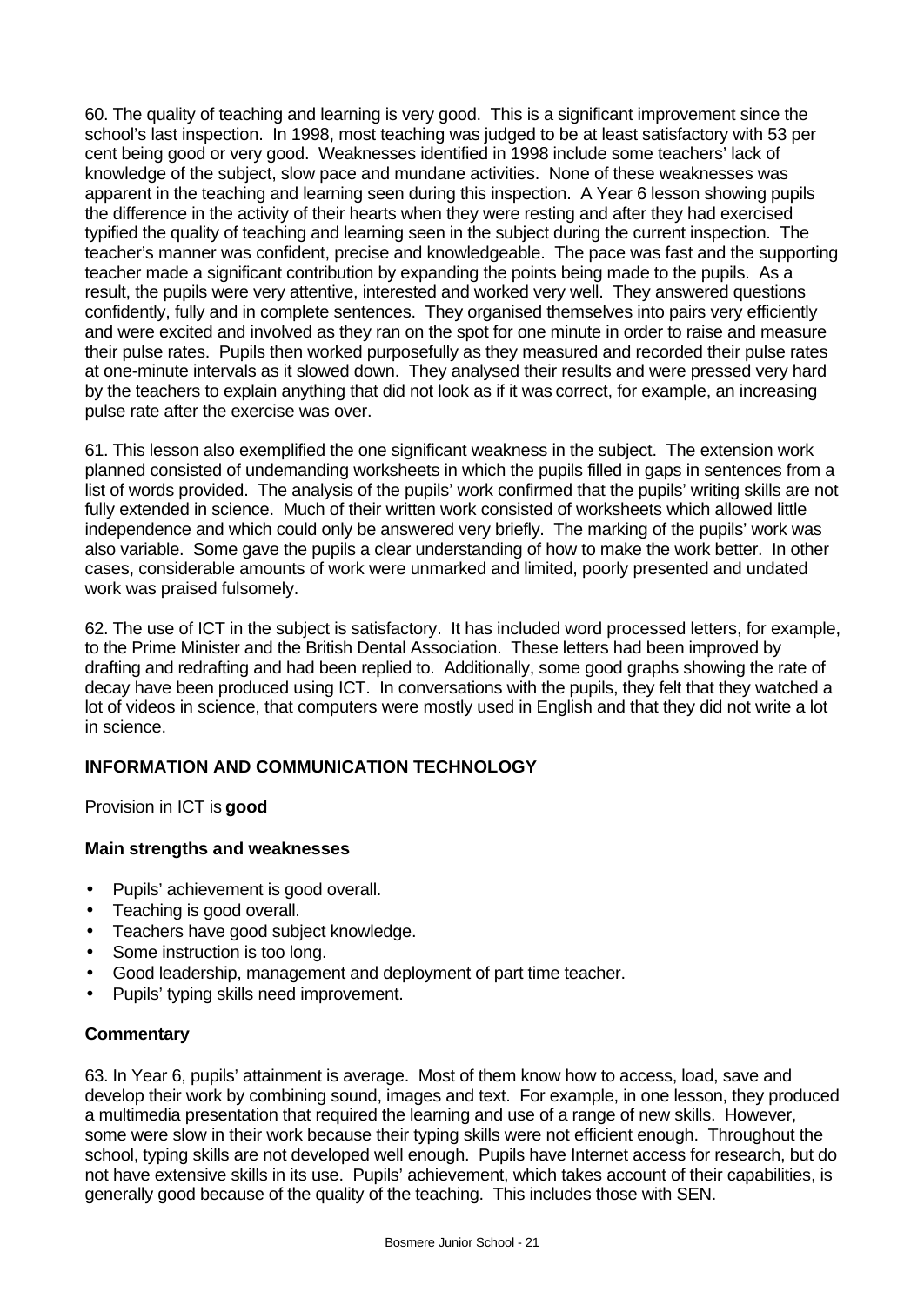64. Teaching is good overall and, in some lessons, there are very good features. In Year 6, a good lesson was characterised by clear instruction well focused upon the teaching of specific skills. Therefore, pupils had a high level of interest and made good progress in using the skills acquired as they developed their 'slide' presentation of instructions for muffin making. Teachers have good subject knowledge and use this well to enthuse and instruct pupils. They respond well, except when at times, teachers talk for too long and pupils become restless and lose concentration. Most teaching is challenging and relies upon a good range of techniques and new technology to motivate and equip pupils with appropriate skills.

65. Leadership and management are good. This is because the joint subject managers are very well informed and have clear plans for the development of the subject. For example, there are plans to increase the number of computers and extend the use of technology such as data projectors and whiteboards for teaching. The part time teacher is involved in both management and teaching. She also works with other teachers and support assistants in lessons and thereby provides a valuable contribution to pupils' learning and the professional development of colleagues.

66. There has been good improvement since the previous inspection. Resources have been improved for pupils and new technology is increasingly used for teaching as noted above.

## **The use of information and communication technology across the curriculum.**

67. This is satisfactory and is developing. Pupils produce screen turtle patterns and charts in mathematics, word-processed text on life processes in science, write 'Autumn' poems in literacy and write about health and hygiene in Tudor times. In Year 6, they have produced personal CV's and imported photographs into the text.

## **HUMANITIES**

68. Insufficient evidence was obtained to make a judgement about provision in **geography.** One lesson was observed, pupils' work and the school's documentation were analysed and discussions were held with staff and pupils. In the one lesson seen, pupils gained a clear understanding of the volcanic nature of the island of St Lucia. Teaching and learning were satisfactory. Strong features were the pace of the lesson and the imaginative activity designed to help the pupils to understand volcanic activity. Weaknesses were overlong explanations and the failure to develop the pupils' ability to find information quickly and accurately well enough. Conversations with Year 6 pupils showed that they had enjoyed the work they had covered about St Lucia when they were in Year 5. They particularly remembered the work linked to drama which presented the story of a traveller to the island and what he saw there. The pupils' impression of work in other years confirmed the conclusions drawn from the analysis of work. The Year 6 topic linking history and geography appears to have a strongly historical bias. This work is supported by fieldwork. Very little evidence of geography was available in the books of pupils in Years 3 and 4. In general, in Year 3 to 6, there is limited written work in the subject and much of what there is consists of poorly presented undemanding worksheets. The written work on display is of better quality although there is not a lot of it. Display also shows that the subject is enhanced by a residential visit to the Isle of Wight. The evidence also indicates limited use of ICT or mathematics in geography. Management of the subject is satisfactory. However, the co-ordinator is relatively new to the role and has yet to make a significant impact of the development of the subject. Her main focus for improvement is the copse in the school grounds.

# **History**

Provision in history is **good.**

# **Main strengths and weaknesses**

• Pupils enjoy using the detective skills required in history.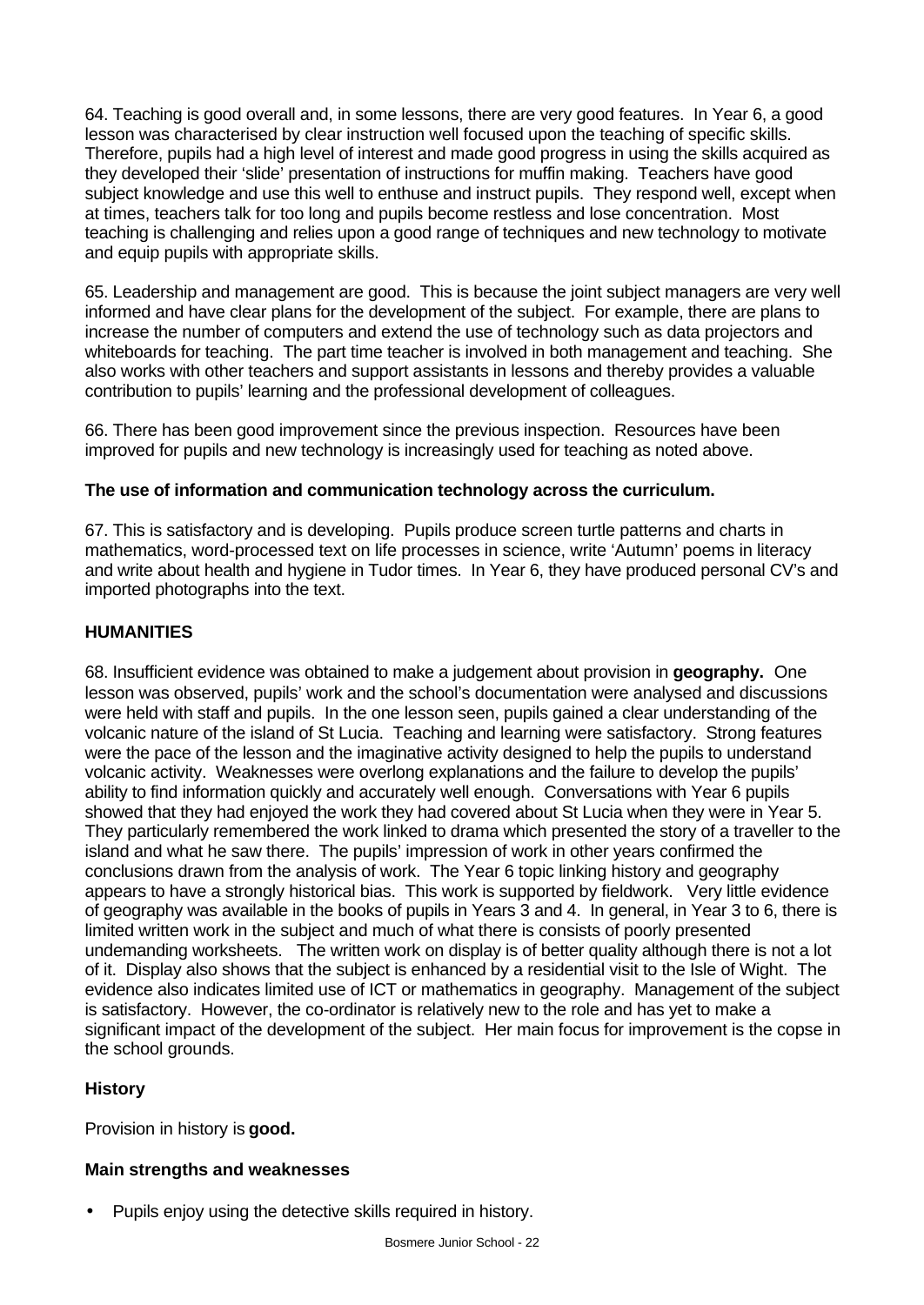- The local area is used well as a resource.
- Good links with other subjects enrich pupils' learning.
- Pupils' skills in realising how the past is represented in different ways are less well developed.
- Literacy skills are not used well enough.
- History makes a good contribution to pupils' spiritual, moral, social and cultural development.

# **Commentary**

69. In Year 6, standards in history are average and all groups of pupils achieve satisfactorily. This is similar to the findings of the last inspection so improvement since then has been satisfactory. Judgements are based on classroom observations, looking at pupils' books, projects and displays and talking to them and to teachers.

70. Overall, teaching and learning are satisfactory although the two lessons seen during the inspection were good. Adequate attention is given to teaching key historical skills although pupils' ability to identify and explain different interpretations is a weaker element. A strength of pupils' learning is their obvious enjoyment in being time detectives and in using historical evidence to find out about the past. Pupils in Year 3 have heard about the plight of evacuees from grandparents of pupils at the school. In Year 4, the teacher told pupils they were to be super sleuths and investigate three characters who took part in rebellions against the Romans. Pupils set to work with a will to build up a picture of the characters from accounts ranging from Cassius Dio and Gildas to modern historians. By the end, they realised that the three characters Bonduca, Boudicca and Boadicea were the same warrior queen being described by different sources. Pupils made good progress in learning to ask questions of historical sources and their validity. In their study of Tudor times, Year 5 pupils know about Henry VIII as a young man and as a king and have contrasted the life styles of the rich and poor. In a Year 6 lesson about how Havant has changed in the last 150 years, the teacher insisted that pupils should back up their ideas with historical evidence as they discussed how industries like parchment and glove making had disappeared and had been replaced by high technology as Havant became less dependent on water power.

71. The school draws well on its rich local heritage to bring history to life. For example, Year 3 pupils visit the D Day Museum in Portsmouth, Year 4 produce leaflets on Bignor Roman Villa, Year 5 go to the Weald and Downland Museum and Year 6 walk around the local area to make them realise that they too are part of the history of the town. However, although pupils undertake independent research such as differences in Tudor lifestyles, literacy skills are not used well enough to enable pupils to reach higher standards in the subject. There are too many worksheets which do not develop different forms of writing, historical language or pupils' skills and independence as young researchers.

72. The subject is satisfactorily led and managed although the subject manager's monitoring role is not developed well enough. There are good links with ICT, art and design such as portraits of Henry VIII, and DT in collages depicting aspects of Celtic life. History makes a good contribution to pupils' spiritual, moral, social and cultural development when they discuss moral issues, observe the gulf between the classes in Tudor times, understand the legacy of ancient civilisations and research information together about the Celts.

# **Religious education**

Provision in religious education is **unsatisfactory**.

## **Main strengths and weaknesses**

- Pupils' attainment is below expectations and achievement is unsatisfactory.
- Teaching and learning are unsatisfactory.
- Pupils are interested in the subject but there is little evidence that they learn much from religion.
- The requirements of the locally agreed syllabus are not being met.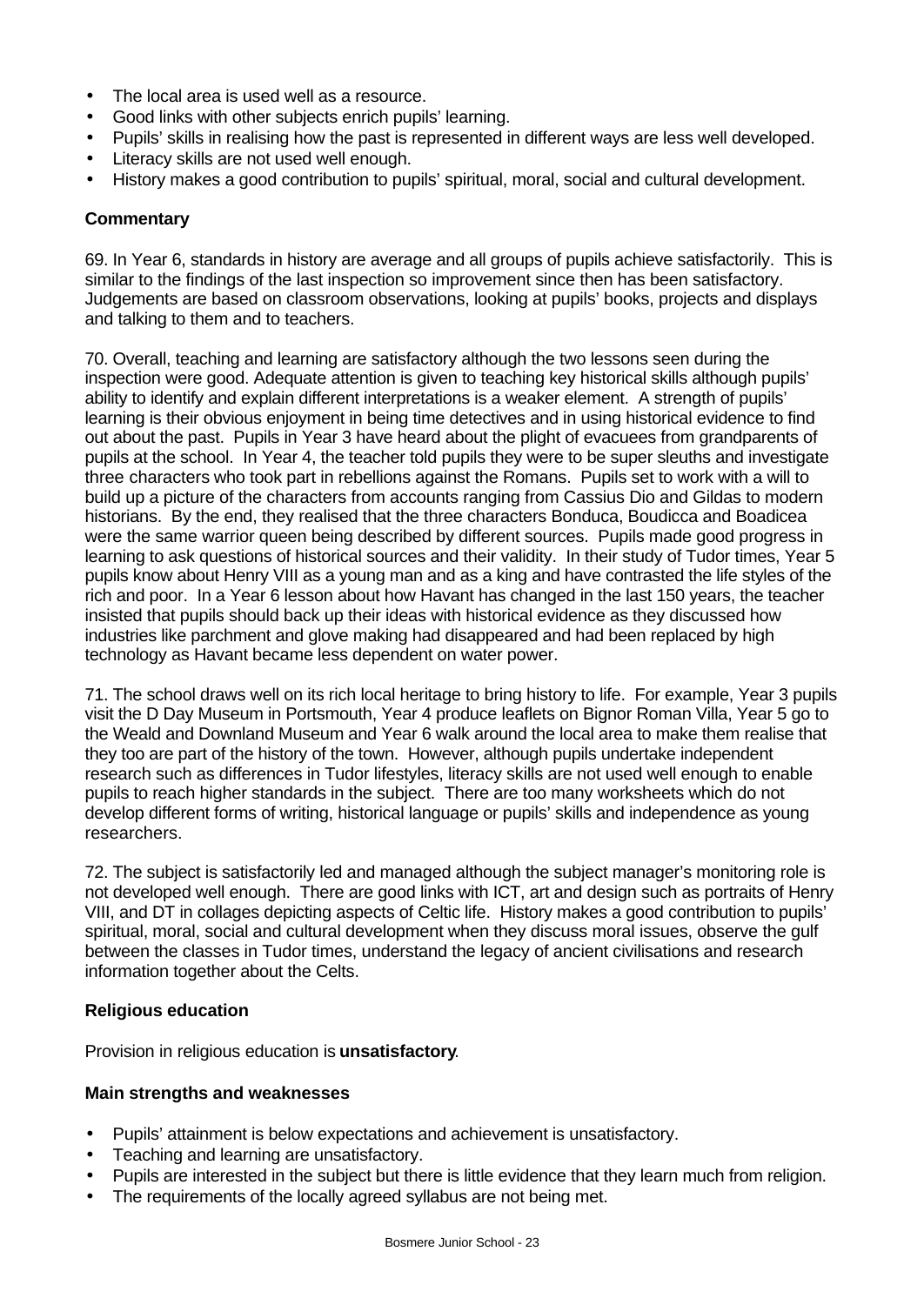- Limited range of work and lack of breadth and depth.
- Too much use of worksheets.
- The monitoring role of the subject manager is unsatisfactory.

## **Commentary**

73. Only a few lessons were seen during the inspection and none in Year 6. Analysis of work in Year 6 indicates a limited range undertaken and discussion with pupils revealed a lack of breadth and depth in their knowledge. Standards reached are below those expected for pupils of this age. Their understanding of religious ideas was also underdeveloped. This was because most of the work was at the level of retelling Bible stories in comic strip form or filling in worksheets that required only simple reference skills. However, in discussion, they were enthusiastic to talk about what they did know. Pupils' achievement is unsatisfactory because they could learn much more about religion and understand its influence and effect upon their own lives and that of others.

74. Although the two lessons seen during the inspection were satisfactory, overall, teaching is judged to be unsatisfactory in the subject. This is because the analysis of work indicates that teachers' expectations regarding the quality and quantity of work produced are too low and demand little of pupils. For example, in Year 6, there are few opportunities for pupils to engage in suitable research into religions or religious ideas. Neither do they record their findings in different ways such as notes or narrative. Too much time is spent filling in worksheets and not enough on extended writing of narrative or that which captures personal thoughts or feelings. Overall, literacy skills are underused in the subject. There is little evidence that pupils have understanding of the effect of religion either on themselves or upon the lives of people in their own or other cultures. In the two lessons seen, pupils made satisfactory gains in knowledge through discussion, but the pace was too relaxed and this meant that they were not always well engaged in learning. There was not enough challenge for them to produce recorded work of good quality.

75. Leadership and management are unsatisfactory. The subject manager has produced planning for teachers that is based upon the agreed syllabus for RE and has an action plan to monitor aspects of provision. However, a major barrier to the improvement of provision is that he does not have enough time or opportunity to monitor adequately either teaching or work produced by pupils. Therefore, he does not have a sufficiently clear view of what needs to be improved or how this should be achieved. He has a number of other major responsibilities that demand much of his time.

76. Improvement since the previous inspection is unsatisfactory. Pupils' work in religious education is now reported to parents but the requirements of the agreed syllabus are not met. Too little time is allocated to the subject; there is still weak provision and teaching is unsatisfactory overall.

# **CREATIVE, AESTHETIC, PRACTICAL AND PHYSICAL SUBJECTS**

77. Inspectors only observed one lesson in **design and technology**, and there was insufficient previous work available to make a reliable judgement about standards. The lesson observed was part of a Year 6 History topic, where the pupils were expected to cook some Victorian High Tea Cakes. The lesson was very well planned and organised. The teacher ensured that the lesson was stimulating and moved at a brisk pace to accelerate learning, which helped to hold pupils' attention and interest. The pupils were required to follow a recipe, make a batch of cakes, understand about hygiene and safety, and then evaluate the success of their efforts. It turned out to be a very good and entertaining lesson, with every pupil being engrossed in his or her work and making very good progress. Other evidence observed indicated that Year 5 pupils have been successful in planning, designing and modelling some Tudor Period styled roasting spits. During the last year, the subject manager has ensured that new units of learning have been established across the school and is now working with her colleagues to encourage further developments. Additional evidence showed that valuable progress has been achieved since the last inspection regarding the process of making and evaluating finished products. The manager has also provided a broader range of appropriate resources to promote the effective teaching of the subject.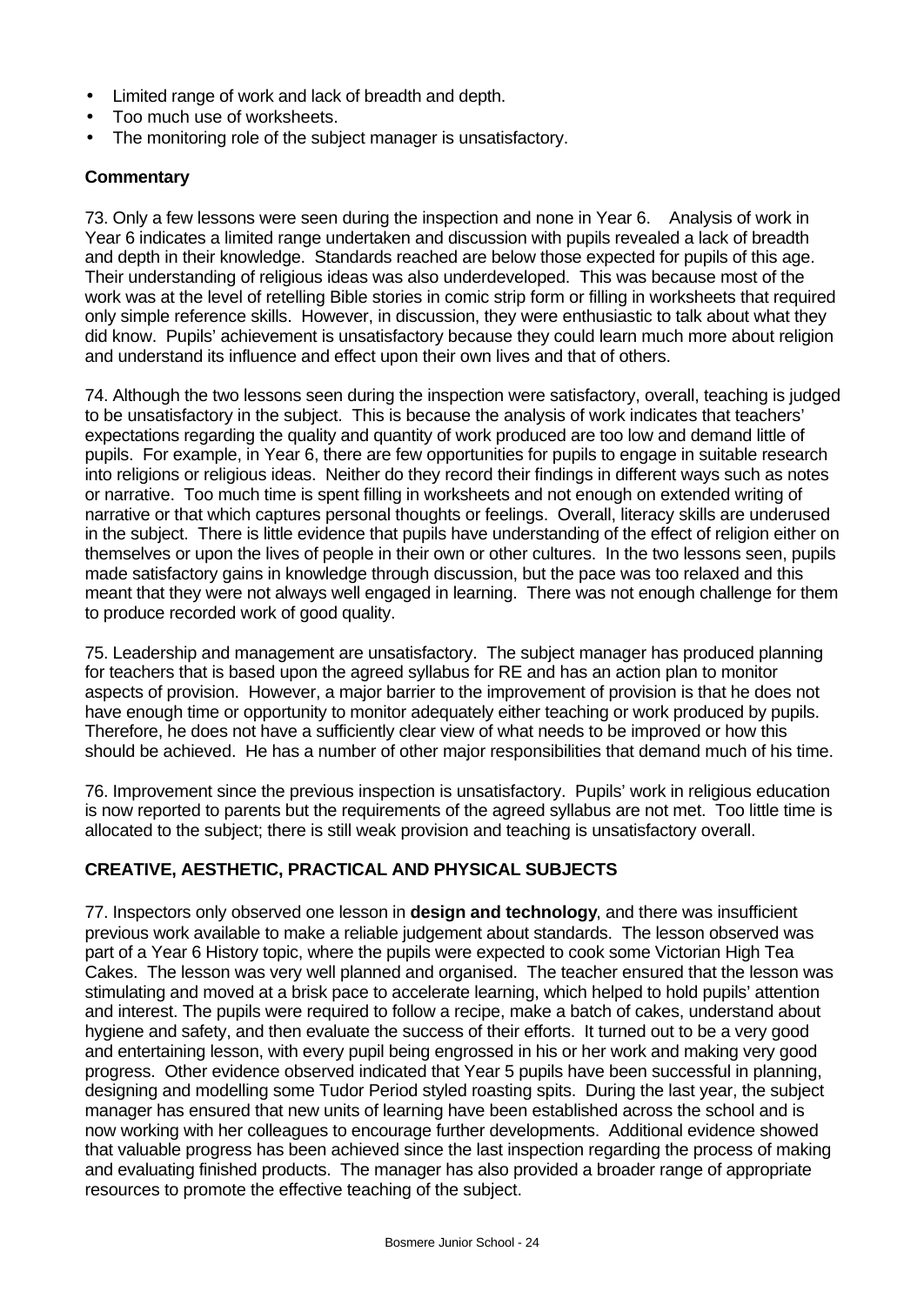# Provision in art is **good.**

## **Main strengths and weaknesses**

- Effective curricular planning places appropriate emphasis on a wide range of art and provides progression in the teaching of knowledge and skills.
- The quality of teaching is consistently good, with classes being well organised and lessons taking account of pupils' differing needs.
- The teachers' expertise and enthusiasm stimulate the pupils' enjoyment of their lessons.
- Links with other subjects, especially DT and ICT, enhance learning opportunities.
- Arrangements for monitoring and evaluating by the subject manager are under-developed.
- Sketchbooks are not used effectively to develop skills.

## **Commentary**

78. Pupils' attainment is above average in Year 6. This is a good improvement on the findings of the previous inspection, which judged art and design as unsatisfactory. It also identified the expertise of some teachers in art and design as weak. This aspect of the provision is now a developing strength of the subject. Consistently good teaching ensures that the pupils are taught the basic skills in drawing, painting, printing and collage. Evidence of completed work found in classrooms and the high quality of artwork displays throughout the school also support the evaluation that standards are good. The school's clear guidance on curricular planning and approaches to teaching enable high standards to be achieved. Planning links with subjects such as DT promote opportunities for stimulating learning. Additionally, it enhances opportunities for pupils who have a particular talent to extend their knowledge, develop their skills and enhance their creative flair.

79. The quality of teaching and learning across the school is good. An analysis of the pupils' work indicates that the teaching of art and design enables them to make good progress in their learning and to achieve high standards. The pupils in Year 3 are able to draw accurately from observation. They are able to illustrate the visual and tactile qualities of a range of materials, by showing both tone and shade. Discussions with upper school pupils show that they have built on learning earlier in the school. They not only can draw the visual and tactile qualities of materials, but can also use this skill for specific purposes. A Year 5 class, who were learning about Henry VIII, could use different paintbrushes to establish texture and could create different skin shades by mixing colours in preparation for portrait paintings of the king. Teachers provide their pupils with opportunities to use a wide range of media in their work in order to create different effects. For example, a display completed by Year 6 showed illustrations of their having designed their own abstract printing blocks, and then using them to print sheets to be used as wrapping paper. During the most effective lessons observed, the teachers prepared and organised the lessons well. They also showed real enthusiasm for the subject, which promoted good progress and resulted in pupils enjoying their learning. The current use of sketchbooks to practise and refine skills is underdeveloped. The pupils also have insufficient opportunities to learn about the work of artists from cultures other than European.

80. The subject manager provides satisfactory leadership in the subject. She has provided the school with a good range of appropriate teaching resources and has established the popular afterschool lower and upper school art clubs. However, she has neither had regular opportunities to monitor the quality of teaching in art and design nor to assess pupils' progress.

## **Music**

Provision in music is **very good.**

## **Main strengths and weaknesses**

# **Art**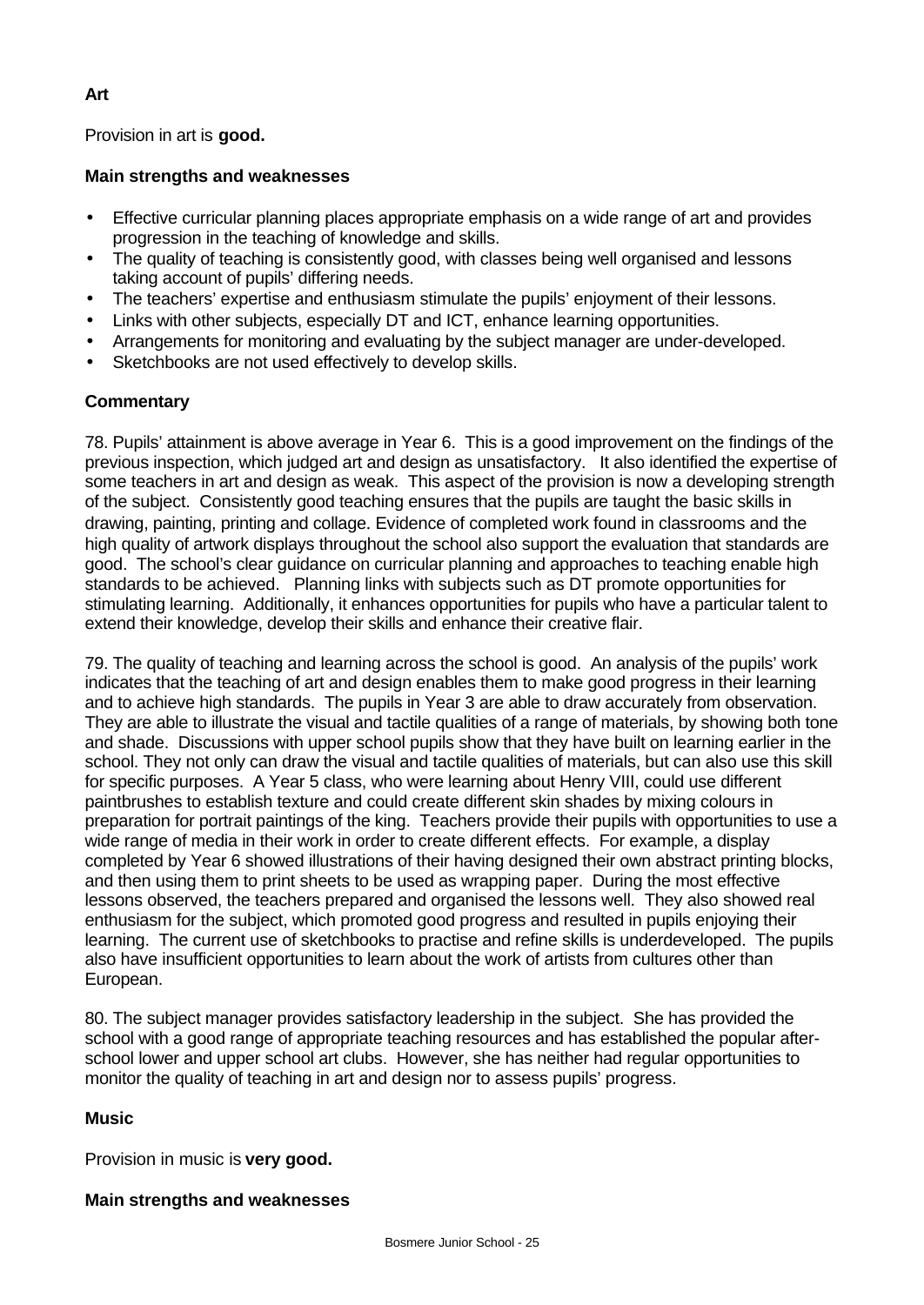- Pupils' talents as young musicians are developed well.
- There is a good emphasis on pupils evaluating their work in order to improve their performance.
- Pupils sing a variety of songs with skill and enthusiasm.
- Pupils' knowledge of music from other cultures is less well developed.
- A very wide range of musical activities outside the classroom raises the profile of music in the school and community.
- The subject makes a very good contribution to pupils' spiritual, moral, social and cultural development.

## **Commentary**

81. Standards in Year 6 are above average and pupils achieve well. There is a strong tradition of music in the school and pupils obviously enjoy their music making. The subject manager has very good expertise and high expectations of what pupils are able to achieve which help to raise the profile of music in the school. Judgements are based on classroom observations, talking with pupils and teachers, orchestra practice and recorder club.

82. Overall, the quality of teaching and learning is good. Pupils also reach good standards because their own enthusiasm and interest help them to make the best use of the opportunities given to them. A key to this successful partnership in learning is that the subject is taught rigorously and pupils are treated as young musicians. As a result, they rise to the challenge presented by high expectations of commitment, response and behaviour.

83. Right from the beginning, pupils are taught to consider their performance critically in order to improve it so that it becomes a natural part of learning. In a Year 3 lesson about calypso music, although unaccompanied, pupils confidently maintained a tuneful melody in *Jamaica Farewell.* They discussed how they could improve their musical ideas with a range of percussion instruments and also made good progress in understanding how rhythmic patterns fit to a steady beat. In Year 4, the teacher emphasised the importance of control, diction, breathing and posture as pupils tackled a new song *I do like to be beside the seaside.* There was a lively sense of fun and enjoyment but pupils still took their work very seriously. They paused for breath in appropriate places and showed good awareness and control of rhythm. In Year 5, pupils discussed the background of folksongs and evaluated their performance of *High Germany.* By the end of the lesson, their singing was rhythmic, energetic and expressive with good awareness of the quality of their performance and of the conventions of the time. Improvisation is a strength of the school and Year 6 pupils talked of how they had listened to *Peer Gynt* and had played instruments to accompany 'Morning' and 'Shipwreck'. In general, pupils are confident in using musical terms and different forms of notation although they are less keen to talk about the moods and feelings that music evokes or about music from other cultures.

84. The subject is well led and managed. Music is well resourced and pupils can receive instrumental tuition in flute, violin, trumpet, clarinet and piano. Large numbers of pupils attend recorder and guitar clubs, orchestra and choir and take part in concerts, carol services and productions. Since the last inspection, music has continued to flourish in the school so improvement has been good. The subject makes a very good contribution to pupils' spiritual, moral, social and cultural development as they reflect on works like *Peter and the Wolf,* support each other in performances like *Alice,* improvise rhythms in a group and play a range of multi ethnic instruments.

## **Physical education**

Provision in physical education is **unsatisfactory**

## **Main strengths and weaknesses**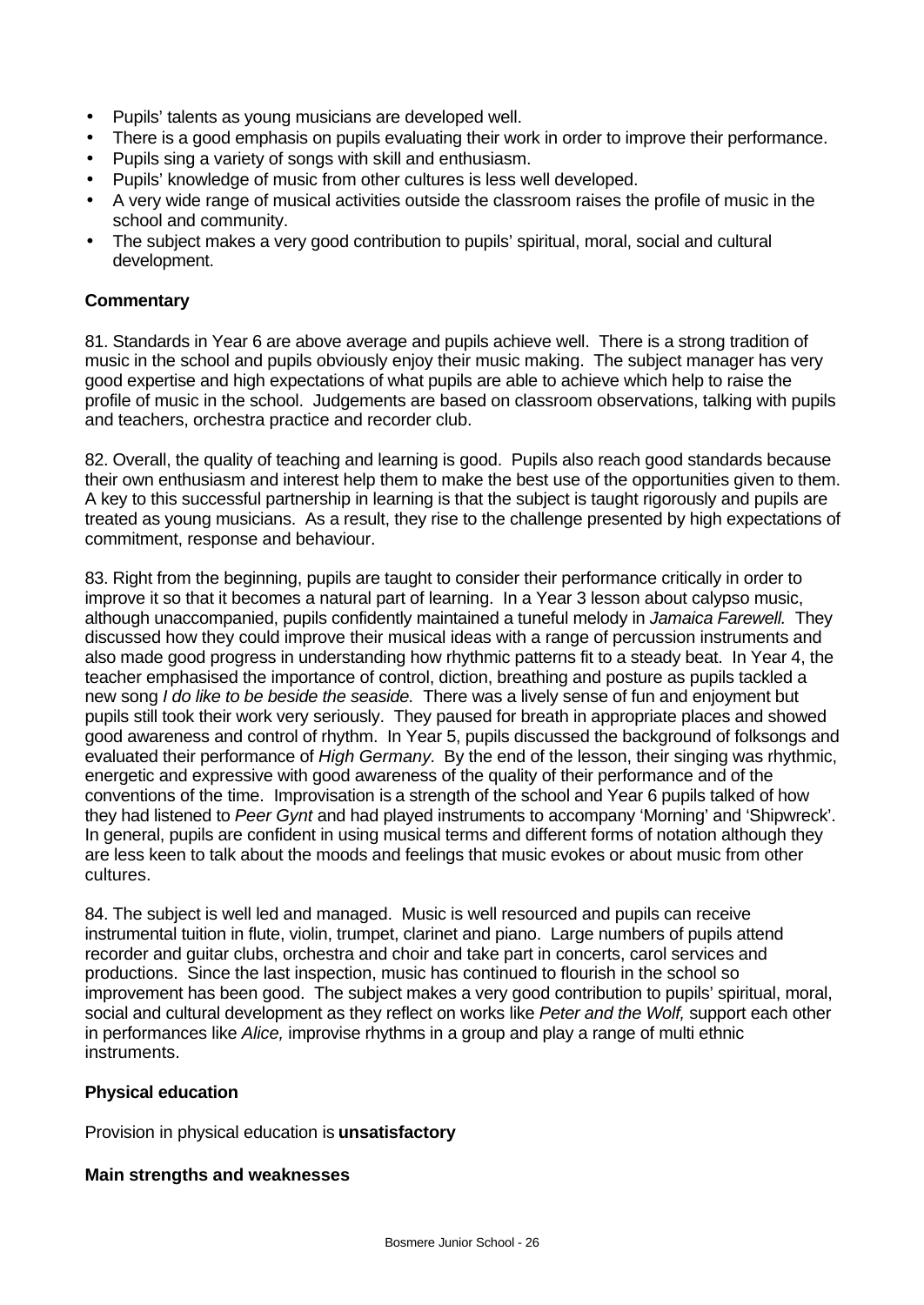- Dancing is a strong element of the subject.
- Teachers show good knowledge of physical education.
- The pupils' technical vocabulary is well developed.
- Pupils have very good attitudes.
- There are some good links with other subjects.
- Provision for swimming does not meet the requirements of the National Curriculum.

# **Commentary**

85. Overall, standards are average and achievement is satisfactory. Standards in dance are above average and pupils achieve well in this aspect of the subject. The school's provision for swimming does not meet the requirements of the National Curriculum. Problems have arisen because the swimming baths used by the school were closed for refurbishment and because of the time involved in carrying out the activity. The school plans to restore swimming to the curriculum next term. Nevertheless, the school's records show that, in October 2002, it considered that the then Years 5 and 6 had "missed out" on swimming. Subsequently, for similar reasons, very little swimming was available for the present Year 5. No arrangements have been made to provide swimming for these pupils at another time to make up for their loss. No arrangements are made for pupils who join the school in Years 5 and 6 to swim. The time devoted to swimming has been cut to the point where the planned programme is too limited. The indications are that standards in swimming are below average and that achievement is unsatisfactory. Equality of opportunity for pupils in this aspect of physical education is unsatisfactory.

86. In the one gymnastics lesson seen, the pupils moved with above average control, co-ordination and imagination when travelling in a circular route using three different ways of moving and achieved well. No teaching of games was observed.

87. In dance, the pupils move gracefully with poise and purpose. They show good imagination and an understanding of the basic techniques of dance that they apply well. They describe, evaluate and improve their work well, know why they need to warm up and cool down and how exercise affects their bodies. Comparative weaknesses in the subject are a tendency to bunch and not use the space available to the best advantage and keeping in time with music when working with a partner.

88. The quality of teaching and learning is good overall. Teaching and learning were very good in dance. The teachers' good grasp of the subject was clearly evident in their demonstrations, the way in which they encouraged the pupils to discuss and improve their performances and in their use of the language of dance. For example, in a Year 3 lesson, pupils created the movements of an imaginary machine which linked well with DT. The teacher encouraged the pupils successfully to vary the height and speed of their movements and to incorporate sound. In a Year 4 lesson, the pupils evaluated the work of their peers well. For example, they offered strengths such as "her back was very straight" to support their judgements of good quality work. Similarly, to indicate areas which could be improved, "more control of the bunny hop" was appropriately suggested. A pupil with significant SEN enjoyed and took a full part in this lesson. In a Year 5 lesson, the dance was based on the pupils' work in RE which, again, illustrated how dance supports pupils' work in other areas of the curriculum. The teacher's knowledge and enthusiasm encouraged pupils to create imaginative interpretations of the story of Rama and Sita. Particular features of this lesson were the way in which the teacher modelled movements for the pupils and the development of their ability to express how they felt about their performances. Relative weaknesses in teaching and learning in the subject were over long introductions and explanations by teachers which resulted a loss of in the pace of learning.

89. At the time of the school's last inspection, standards were average and teaching was sound. This inspection finds good standards in dance and gymnastics and below average standards in swimming. As at the time of the previous inspection, the subject is very well supported by extracurricular activities and by participation in competitive sports. Improvement of the subject has, therefore, been satisfactory since the school was last inspected. The picture is one of significant new strengths and a major weakness. Leadership and management are satisfactory and the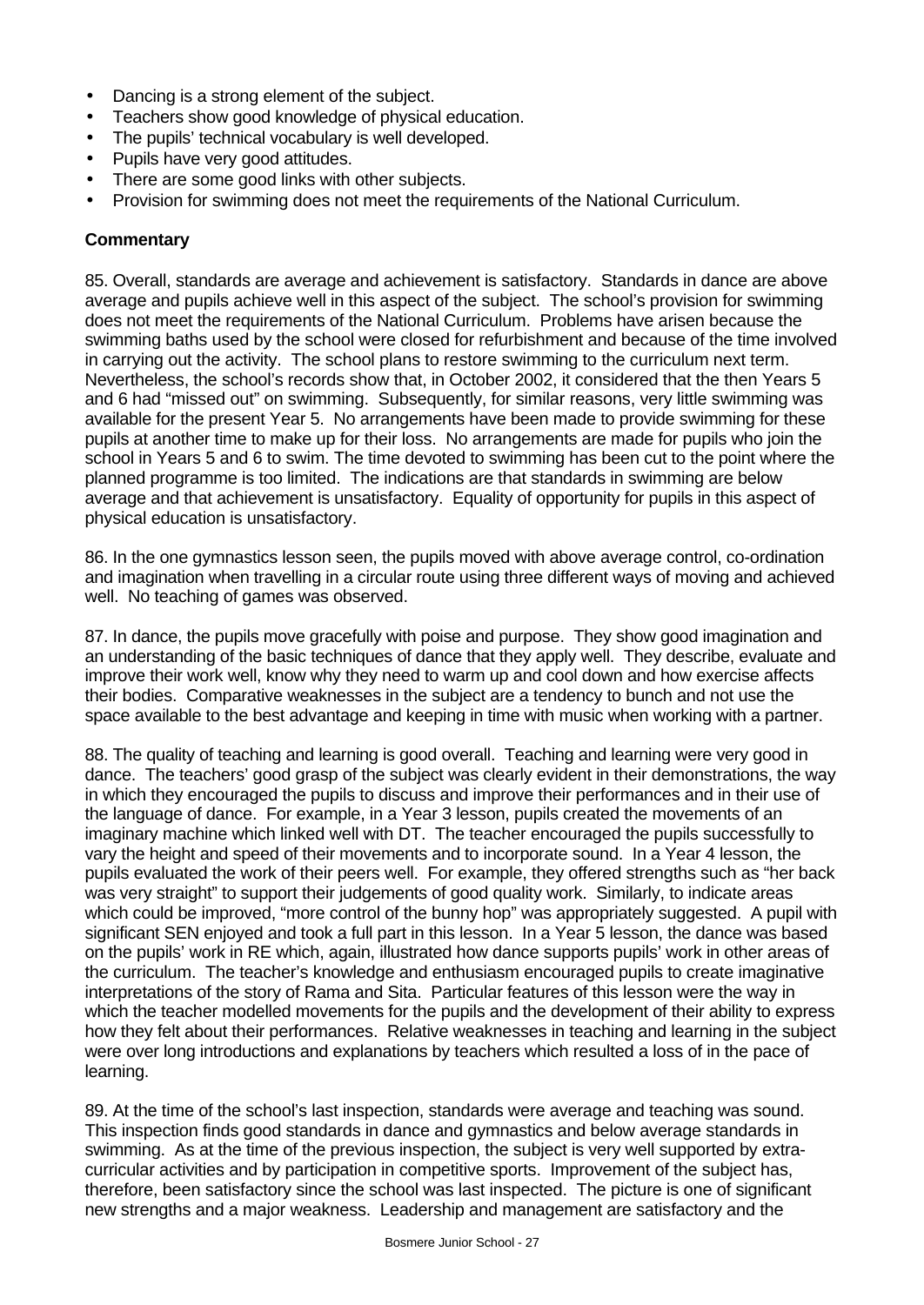subject manager is well aware of the issues regarding swimming. Some use of ICT was seen, for example, audio players supporting dance and photographs of the pupils' work. However, this was not fully developed.

## **PERSONAL, SOCIAL AND HEALTH EDUCATION AND CITIZENSHIP**

90. Not enough evidence was gathered during the inspection to make valid judgements about provision, standards and teaching and learning in PHSE. Year 6 pupils have taken part in Junior Citizen Day at Fort Purbrook which is a safety day involving the emergency services. There are also visitors including the school nurse, police and fire brigade. In the one lesson observed during the inspection, after watching a video of different scenarios, Year 3 pupils were able to identify that bullying could take different forms including mental bullying. Pupils played the part of both the bully and the victim to help them understand the feelings of both. Teaching was sensitive and supportive and enabled pupils not only to give thoughtful views about bullying but also to acquire strategies to cope with such situations.